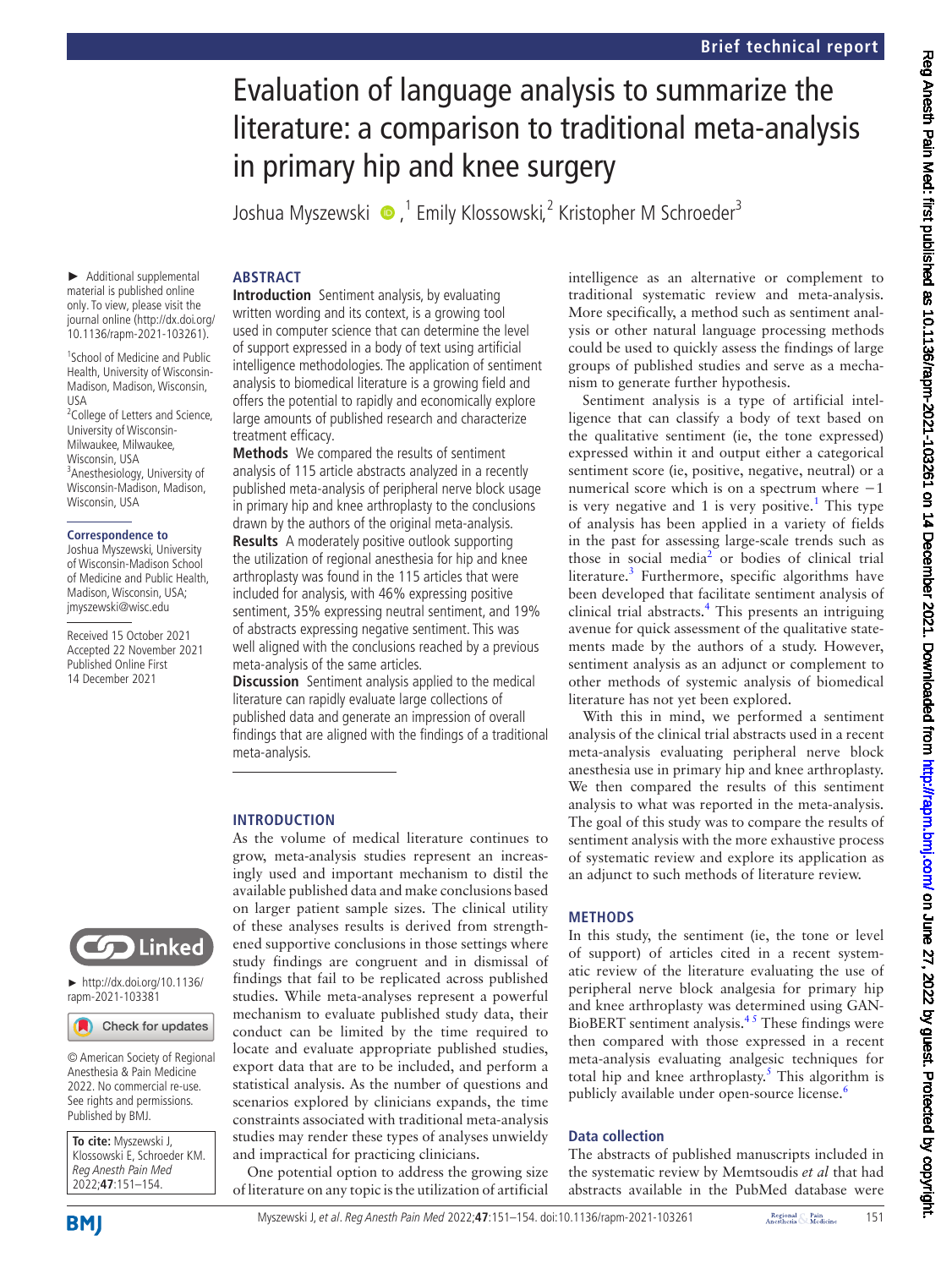# **Brief technical report**

<span id="page-1-0"></span>

| Table 1 Samples of phrases with each sentiment category and value |
|-------------------------------------------------------------------|
| as determined by GAN-BioBERT                                      |

| Sample phrases                                                                                  | <b>Sentiment classification</b> |
|-------------------------------------------------------------------------------------------------|---------------------------------|
| The results of this study were promising.                                                       | <b>Positive</b>                 |
| The results of this study showed that treatment was<br>contraindicated.                         | <b>Negative</b>                 |
| There were no significant differences found between the Neutral<br>treatment and control group. |                                 |

collected using the NCBI's Entrez E-Utilities API by identifying the associated PMID for each paper.<sup>[5](#page-3-4)</sup> Manuscripts that either did not have abstracts available or were not indexed in PubMed were excluded.

## **Subgroup analyses**

From the abstracts, several subgroup analyses were also performed. The subgroups included division by anesthesia technique, study type, surgery type (ie, knee vs hip arthroplasty), risk of bias, and number of patients in the study.

For the bias-based subgroups, studies with a bias rating risk of 'high' for any study characteristic as determined by Memtsoudis *et al* using the Cochrane Risk of Bias Tool were included in the high risk of bias subgroup; all other studies were treated as having a low risk of bias.

The specific division for the subgroups divided by patients per study was studies with greater than the median number of patients of all the studies analyzed versus those that did not.

#### **Sentiment analysis**

The algorithm used for sentiment analysis in this study, GAN-BioBERT, was written based on a semisupervised version of the previously described bidirectional encoder representations from transformers (BERT) algorithm for natural language processing by Devlin *et al*. [7 8](#page-3-6) GAN-BioBERT was built by Myszewski *et al* specifically for categorically classifying the tone expressed in clinical abstracts as either positive, negative, or neutral. Examples of text classified into each of these categories are shown in [table](#page-1-0) 1.

To understand the utility of GAN-BioBERT as it relates to this study, we first need to discuss its precursors, BERT and BioBERT. The process by which GAN-BioBERT comes from these previous methods is shown graphically in [figure](#page-1-1) 1.

A detailed description of the original BERT algorithm is available elsewhere,<sup>7</sup> but some discussion of the algorithm and

its derivations that led to the algorithm used in this study is important to understanding its applicability to clinical literature.

The original BERT algorithm is currently considered as one of the state-of-the-art methodologies for natural language processing with high levels of accuracy. This algorithm uses a methodology known as transfer learning wherein a pretrained language model for a particular domain (ie, biomedical literature) is first developed with an extremely large sample of text from the language domain being studied. The original BERT model by Devlin *et al* was trained on a set of 2.5 billion words of text from English Wikipedia as well as 800 million words of text from BooksCorpus, a large collection of English language novels.<sup>[7](#page-3-6)</sup> This original BERT model was designed to be suited for general language tasks, but not to understand the nuances and complicated language frequently used in biomedical literature.

This general model was then refined in a second 'fine-tuning' step with fewer samples for the task of interest, (ie, biomedical literature) in a method that is dependent on the appropriateness of the original general language model.

To make this general language model more applicable to biomedical literature BioBERT was developed in 2020 by Lee *et al*. [9](#page-3-7) This was done by further training the original BERT model with an additional 4.5 billion words from PubMed abstracts as well as 13.5 billion words from PubMed Central full-text articles to create the language model known as BioBERT, $9$  which is uniquely designed/appropriate for the nuances of the writing style and terminology used in biomedical and academic literature

The algorithm/language model used in this study, GAN-BioBERT, was developed by Myszewski *et al* by further finetuning the biomedically oriented language model BioBERT for the specific task of classifying clinical study abstract sentiment.

The term fine-tuning is used to describe the process of refining a pretrained language model, that is, BioBERT, for a particular task such as sentiment classification of clinical trial abstracts by providing a smaller task specific set of examples to the algorithm. Following this fine-tuning step, the algorithm's performance is assessed and can then be applied for the proposed application (ie, sentiment classification of biomedical abstracts).

The sentiment classifications made by the GAN-BioBERT algorithm used for this study coincided with the determination of clinicians 91.3% of the time for classifying the sentiment in clinical trial abstracts as positive, negative, or neutral. This was determined by comparing the sentiment classifications made by the algorithm to the categorical classifications made by a set of clinicians on a set of sample abstracts that contained an equal



<span id="page-1-1"></span>**Figure 1** A graphical representation of the development of GAN-BioBERT as it relates to this study. BERT, bidirectional encoder representations from transformers.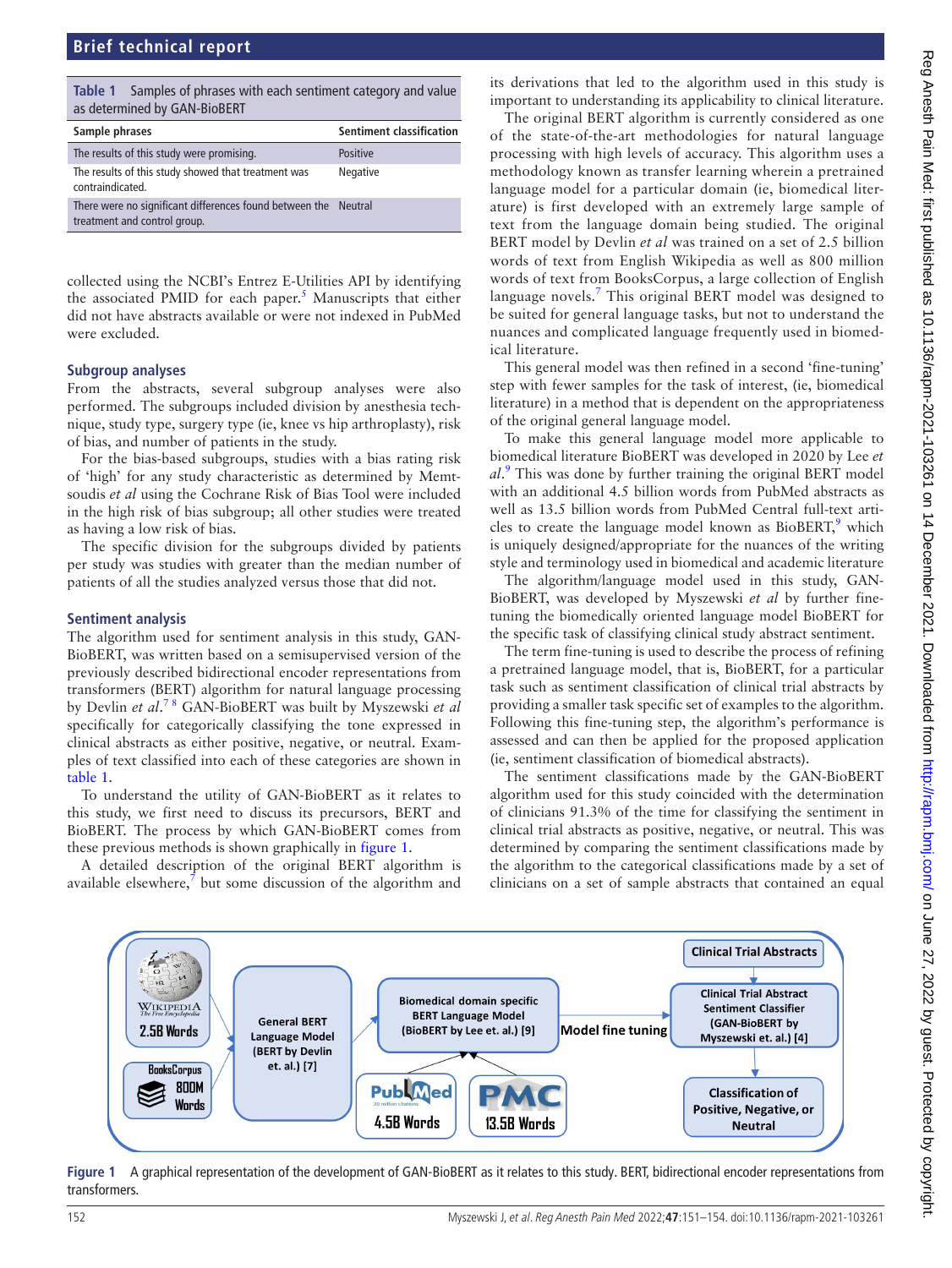amount of positive, negative, and neutral abstracts as determined by the clinicians[.4](#page-3-3)

It is important to note that on an individual article level, GAN-BioBERT only categories abstracts as positive, negative, or neutral. This three-category classification scheme was chosen to provide adequate detail without sacrificing an adequate level of accuracy. More finely grained algorithms for sentiment classification are significantly limited by drops in accuracy as the granularity of the sentiment classifications is increased. For example, the original BERT algorithm was correct only 55.5% of the time when used for a sentiment classifier with five categories, as compared with being correct 93.1% of the time for a two-category benchmark dataset.<sup>[7](#page-3-6)</sup> Given this limitation, GAN-BioBERT is only suited to large samples of articles and not for use on individual articles.

#### **RESULTS**

Of the 122 study abstracts included in the original meta-analysis, 115 were included for sentiment analysis. One article was excluded due to not having an abstract but was still indexed in PubMed and six other articles were excluded due to not being indexed within the PubMed database. Each study, alongside its corresponding sentiment value determined by the algorithm is provided in [online supplemental appendix A1.](https://dx.doi.org/10.1136/rapm-2021-103261)

Of the 115 articles included for analysis, it was determined that 56 (46.1%) had positive sentiment, 22 (19.1%) had negative sentiment, and 50 (34.8%) were neutral using sentiment analysis. The entire runtime for the analysis program, including data gathering, sentiment classification, and the subgroup analysis, was 8 min and 39 s on a desktop computer.

For comparison, the findings of the meta-analysis by Memtsoudis *et al* expressed a generally positive outlook toward the application of peripheral nerve block analgesia for total hip and knee arthroplasty.<sup>[5](#page-3-4)</sup> This sentiment was determined qualitatively based on the general recommendation made in that study that the use of peripheral nerve block analgesia is recommended for hip and knee arthroplasty as it leads to improved clinical outcomes. This generally positive outlook in the meta-analysis is aligned with the findings determined using sentiment analysis where the greatest proportion of studies had positive sentiment. It is also important to note that a large amount of the studies included expressed neutral sentiment, indicating a more moderate positive outlook.

The results for each of the subgroup analyses are shown in [table](#page-2-0) 2. The median number of patients per study was found to be 80 patients.

## **DISCUSSION**

In this study, a sentiment analysis of the sources used by a recent meta-analysis evaluating the clinical efficacy of regional anesthesia procedures for hip and knee arthroplasty reached a similar conclusion to that of the meta-analysis. In doing so, this current study accomplished two important goals that warrant further discussion. First, this study demonstrated that the GAN-BioBERT sentiment analysis approach yielded results concurrent with the findings of the Memtsoudis *et al* meta-analysis. Second, this study demonstrated that sentiment analysis represents an efficient alternative and/or complement to meta-analysis studies, with the total runtime of the analysis program requiring fewer than 10 min.

This study's (and the GAN-BioBERT algorithm's) major limitation is created by the three-class classification system and manifests as an inability to draw conclusions without an adequate sample size. This limitation restricts the use of the algorithm such that it cannot be used to draw conclusions on an individual level and is most appropriately used on a large aggregative scale to identify publication trends or as a precursor to more in-depth assessment of academic literature. With this in mind, the algorithm's application is limited to assessing larger trends such as topic-specific sentiment, as well as how this sentiment varies across time or specialty. Additional examples of possible applications fitting with this limitation include identifying trends related to publication biases as was shown in the subgroup analysis where the high bias and low bias subgroups had significantly different findings. Ideally, as the technology of sentiment analysis continues to advance, more granular classification schemes will achieve acceptable accuracy levels and the large sample size requirement will be ameliorated.

This study does possess several other limitations that should be considered prior to widespread application of sentiment scoring for guiding clinical decision-making. First, this specific algorithm only examines vocabulary located within abstracts of published studies. This limitation is imposed secondary to a significant loss of classification accuracy when the technology is used to classify sentiment for longer length bodies of text such as those in the body of manuscripts.<sup>[1](#page-3-0)</sup> Therefore, text within the body of the manuscript that may recommend tempered

<span id="page-2-0"></span>

| Table 2<br>Proportion of positive, negative, and neutral abstracts in each subgroup |             |                 |                 |              |  |  |  |  |  |  |  |  |
|-------------------------------------------------------------------------------------|-------------|-----------------|-----------------|--------------|--|--|--|--|--|--|--|--|
| Subgroup                                                                            | Sample (n)* | <b>Positive</b> | <b>Negative</b> | Neutral      |  |  |  |  |  |  |  |  |
| All included studies                                                                | 115         | 53 (46.1%)      | 22 (19.1%)      | 50 (34.8%)   |  |  |  |  |  |  |  |  |
| Both general and neuraxial anesthesia                                               | 26          | 12 (46.2%)      | $7(26.9\%)$     | $7(26.9\%)$  |  |  |  |  |  |  |  |  |
| Only general anesthesia                                                             | 24          | 12 (50%)        | $7(29.2\%)$     | $5(20.8\%)$  |  |  |  |  |  |  |  |  |
| Only neuraxial anesthesia                                                           | 49          | 22 (44.9%)      | $5(10.2\%)$     | 22 (44.9%)   |  |  |  |  |  |  |  |  |
| Hip arthroplasty                                                                    | 27          | 12 (44.4%)      | 5(18.5%)        | $10(37.1\%)$ |  |  |  |  |  |  |  |  |
| Knee arthroplasty                                                                   | 92          | 41 (44.6%)      | 19 (20.6%)      | 32 (34.8%)   |  |  |  |  |  |  |  |  |
| Studies with >80 patients                                                           | 55          | 17 (30.9%)      | 17 (30.9%)      | 21 (38.2%)   |  |  |  |  |  |  |  |  |
| Studies with <80 patients                                                           | 60          | 36 (60%)        | 5(8%)           | 19 (32%)     |  |  |  |  |  |  |  |  |
| High risk of bias studies                                                           | 37          | 23 (62.2%)      | $3(8.1\%)$      | 11(29.7%)    |  |  |  |  |  |  |  |  |
| Low risk of bias studies                                                            | 78          | 30 (38.5%)      | 19 (24.4%)      | 29 (37.1%)   |  |  |  |  |  |  |  |  |
| Observational studies                                                               | 40          | 15 (37.5%)      | 11(27.5%)       | 14 (35%)     |  |  |  |  |  |  |  |  |
| Randomized control trials                                                           | 75          | 38 (50.7%)      | 11 (14.7%)      | 26 (34.6%)   |  |  |  |  |  |  |  |  |

\*These subgroups are not all mutually exclusive and there may be overlap between groups.

Myszewski J, et al. Reg Anesth Pain Med 2022;**47**:151–154. doi:10.1136/rapm-2021-103261 153

Ξ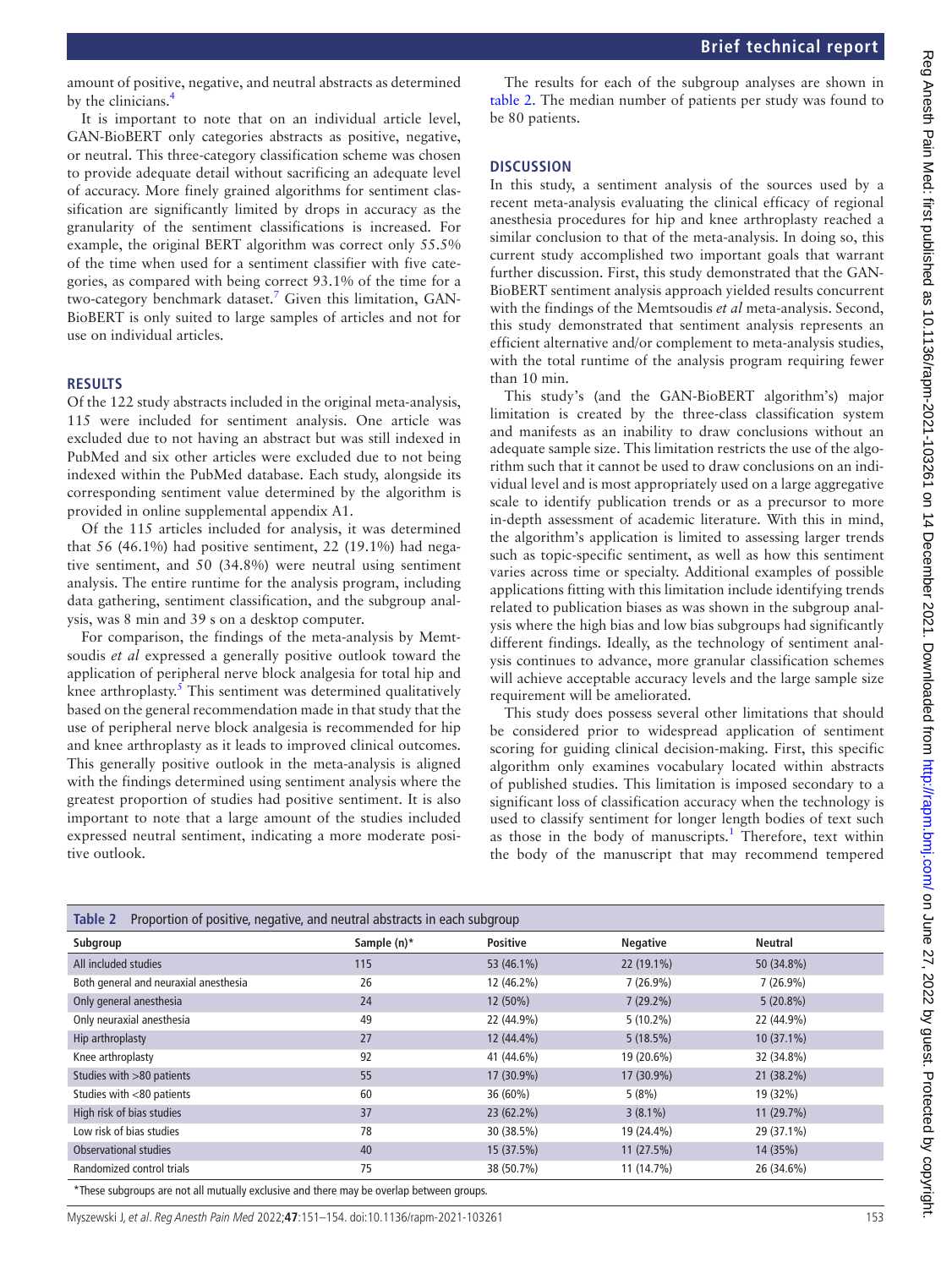# **Brief technical report**

enthusiasm or shades of optimism would not be subject to evaluation via the reported evaluation method. Second, this study only used sentiment analysis as a mechanism to validate a single meta-analysis study. It is possible that further examination of diverse meta-analysis studies may not result in similar findings or may find that different specialties are more apt to use positive, negative, or neutral terminology within their scientific writing. Third, the use of sentiment analysis in this context is unable to determine the impact of the studied intervention on a variety of clinical outcome domains. For example, the study by Memtsoudis *et al* demonstrated that the use of peripheral nerve blocks in the setting of knee and hip arthroplasty reduced the risk of cognitive dysfunction, respiratory failure, cardiac complications, and surgical site infections. However, in some cases, sentiment analysis may align closer to clinical decision-making where a clinician plans to administer a 'better' option and not necessarily one that offers an improvement in any distinct outcome domain.

Finally, performing a sentiment analysis may be beyond the technology limitations of an individual and therefore may not represent a feasible mechanism of literature review for all providers. Furthermore, while this study showed that sentiment analysis could accelerate the process of assessing literature, the application of sentiment analysis will still require the same careful consideration of the sources used for a particular research question or topic as is currently used in the process of systematic analyses and meta-analyses. However, it is important to consider that meta-analysis and expert opinion are imperfect and potentially subject to biases as rules are variably applied to which manuscripts are included in the final analysis or opinion is based on local experience and training.

Briefly, this study successfully used sentiment analysis as a rapid and efficacious mechanism to reach the same conclusion as a previously published meta-analysis study. With this in mind, sentiment analysis shows promise as a clinical literature evaluation tool that can be added to the repertoire of methods researchers and clinicians use to perform their work, verify study findings, and generate novel hypotheses.

#### **Twitter** Kristopher M Schroeder [@KristopherSchr6](https://twitter.com/KristopherSchr6)

**Contributors** JM performed analysis, data gathering, manuscript writing, and project conception. EK performed manuscript editing and writing, analysis, and interpretation of the results. KMS provided supervision, guidance and institutional support, performed manuscript writing, and assisted with project conception.

**Funding** The authors have not declared a specific grant for this research from any funding agency in the public, commercial or not-for-profit sectors.

**Competing interests** None declared.

**Patient consent for publication** Not applicable.

**Ethics approval** This study does not involve human participants.

**Provenance and peer review** Not commissioned; externally peer reviewed.

#### **ORCID iD**

Joshua Myszewski<http://orcid.org/0000-0002-3690-7056>

#### **REFERENCES**

- <span id="page-3-0"></span>1 Choi Y, Lee H. Data properties and the performance of sentiment classification for electronic commerce applications. [Inf Syst Front](http://dx.doi.org/10.1007/s10796-017-9741-7) 2017;19:993-1012.
- <span id="page-3-1"></span>2 Ceron A, Curini L, Iacus SM, et al. Every tweet counts? How sentiment analysis of social media can improve our knowledge of citizens' political preferences with an application to Italy and France. [New Media & Society](http://dx.doi.org/10.1177/1461444813480466) 2014;16:340-58.
- <span id="page-3-2"></span>3 Xu J, Zhang Y, Wu Y, et al. Citation sentiment analysis in clinical trial papers. [AMIA Annu](http://www.ncbi.nlm.nih.gov/pubmed/26958274) [Symp Proc](http://www.ncbi.nlm.nih.gov/pubmed/26958274) 2015;2015:1334–41.
- <span id="page-3-3"></span>4 Myszewski JJ, Klossowski E, Meyer P. Validating GAN-BioBERT: a methodology for assessing reporting trends in clinical trials. arXiv preprint arXiv 2021:2106.00665.
- <span id="page-3-4"></span>5 Memtsoudis SG, Cozowicz C, Bekeris J, et al. Peripheral nerve block anesthesia/ analgesia for patients undergoing primary hip and knee arthroplasty: recommendations from the International consensus on Anesthesia-Related outcomes after surgery (ICAROS) group based on a systematic review and meta-analysis of current literature. [Reg Anesth Pain Med](http://dx.doi.org/10.1136/rapm-2021-102750) 2021;46:971–85.
- <span id="page-3-5"></span>6 Myszewski J. jmyszewski/GANBioBERTMetaAnalysis: initial release v1.0. GitHub release 2021.
- <span id="page-3-6"></span>7 Devlin J, Chang MW, Lee K. Bert: Pre-training of deep bidirectional transformers for language understanding. arXiv preprint arXiv 2018:1810.04805.
- 8 Croce D, Castellucci G, Basili R. GAN-BERT: generative adversarial learning for robust text classification with a bunch of labeled examples. Proceedings of the 58th Annual Meeting of the Association for Computational Linguistics, 2020:2114–9.
- <span id="page-3-7"></span>9 Lee J, Yoon W, Kim S, et al. BioBERT: a pre-trained biomedical language representation model for biomedical text mining. [Bioinformatics](http://dx.doi.org/10.1093/bioinformatics/btz682) 2020;36:1234-40.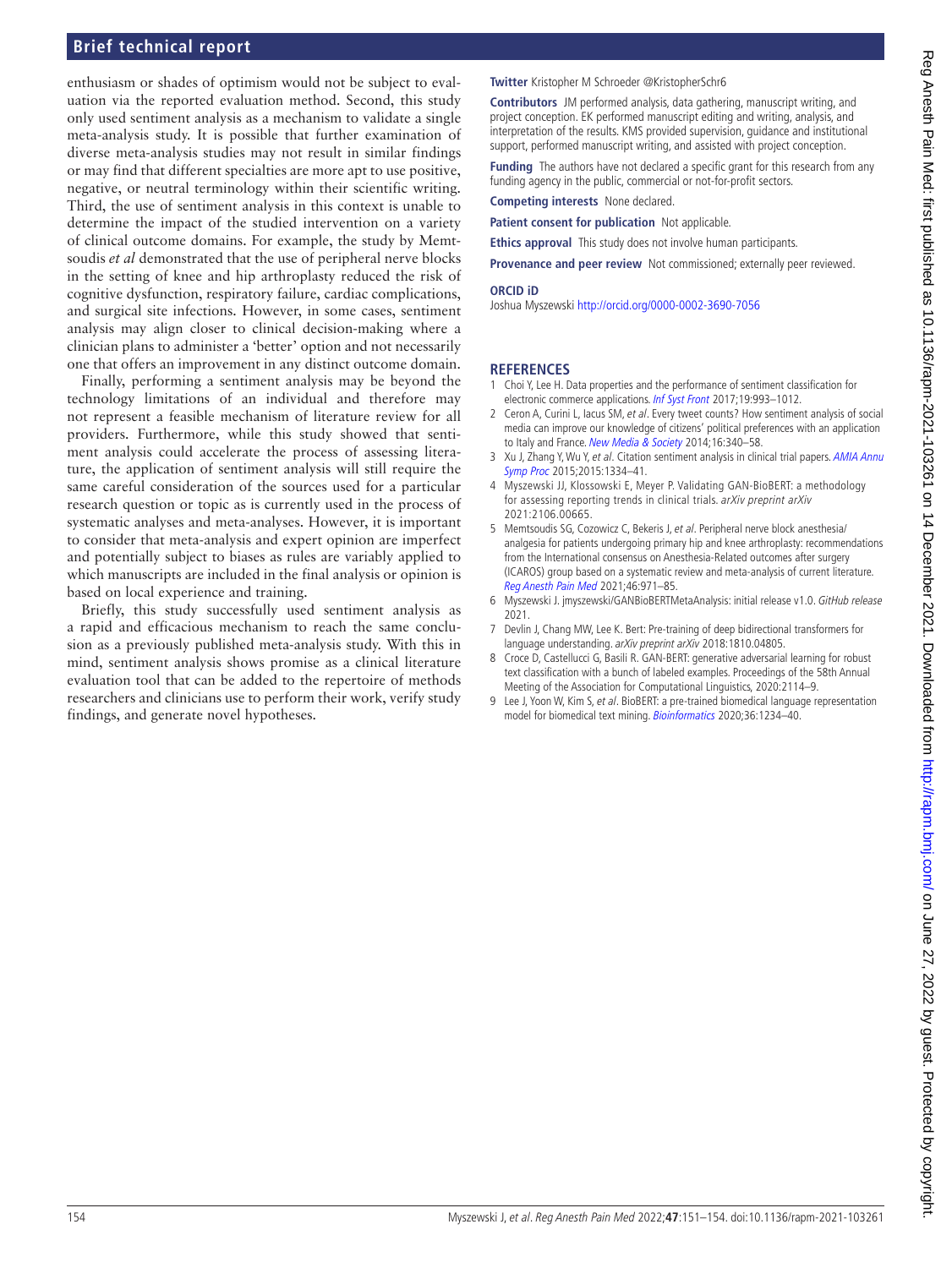The majority of this data was retrieved from supplemental 1 provided by Memtsoudis et. al.,[1] with the addition of the sentiment scores from this study. As a reminder, a score of 1 is positive, -1 is negative, and 0 is neutral. n/a is provided for studies that were excluded from sentiment analysis due to either not having an abstract available on PubMed or for not being indexed in the PubMed database.

# Randomized Control Trials

A: Allocation concealment B: Blinding of outcome assessors C: Blinding of participants and personnel D: Incomplete outcome data E: Other sources of bias F: Selective outcome reporting G: Sequence Generation

| <b>Study</b>      | Ref            | Year | <b>Study Type</b> | $\mathbf n$ | A       | B       | C.      | D       | E   | F   | G              | <b>Sentiment</b> |
|-------------------|----------------|------|-------------------|-------------|---------|---------|---------|---------|-----|-----|----------------|------------------|
| Aksoy             | $\overline{2}$ | 2014 | <b>THA</b>        | 70          | Unclear | Low     | High    | Low     | Low | Low | Low            | 1                |
| Amundson          | 3              | 2017 | <b>TKA GA NA</b>  | 157         | Low     | Low     | Low     | Low     | Low | Low | Low            | $-1$             |
| Andersen          | 4              | 2012 | <b>TKA NA</b>     | 40          | Low     | Low     | Low     | Low     | Low | Low | Low            | $\mathbf{0}$     |
| <b>Angers</b>     | 5              | 2019 | <b>TKA GA</b>     | 90          | Low     | Low     | Low     | Low     | Low | Low | Low            | $-1$             |
| Ashraf            | 6              | 2013 | <b>TKA NA</b>     | 40          | Low     | Low     | Low     | Low     | Low | Low | <b>Unclear</b> | $\mathbf 0$      |
| Bali              | $\overline{7}$ | 2016 | <b>TKA GA</b>     | 68          | Low     | Low     | High    | Low     | Low | Low | Low            | 0                |
| <b>Baranovi</b>   | 8              | 2011 | <b>TKA NA</b>     | 71          | Unclear | Unclear | Unclear | High    | Low | Low | Low            | $\mathbf{1}$     |
| <b>Barrington</b> | 9              | 2005 | <b>TKA NA</b>     | 108         | Low     | High    | High    | Low     | Low | Low | Low            | 0                |
| <b>Beausang</b>   | 10             | 2016 | <b>TKA NA</b>     | 96          | Unclear | High    | High    | Low     | Low | Low | Unclear        | $\mathbf 0$      |
| <b>Biswas</b>     | 11             | 2018 | <b>TKA NA</b>     | 130         | Low     | Low     | Low     | Unclear | Low | Low | Low            | 0                |
| <b>Bogoch</b>     | 12             | 2002 | <b>THA TKA GA</b> | 115         | Low     | Low     | Low     | Low     | Low | Low | <b>Unclear</b> | $-1$             |
| <b>Bron</b>       | 13             | 2018 | <b>THA NA</b>     | 162         | Low     | Low     | Low     | Low     | Low | Low | Unclear        | 0                |
| <b>Campbell</b>   | 14             | 2008 | <b>TKA NA</b>     | 56          | Unclear | Low     | Unclear | High    | Low | Low | Low            | $\mathbf{1}$     |
| Chan              | 15             | 2013 | TKA GA NA         | 135         | Low     | Low     | High    | Unclear | Low | Low | Low            | $\mathbf{1}$     |
| Chan              | 16             | 2014 | <b>TKA</b>        | 135         | Unclear | Low     | Unclear | Low     | Low | Low | <b>Unclear</b> | $\mathbf 0$      |
| Chaumeron         | 17             | 2013 | <b>TKA NA</b>     | 59          | Low     | Low     | Low     | Low     | Low | Low | Low            | $\mathbf{1}$     |
| <b>Chelly</b>     | 18             | 2001 | <b>TKA GA NA</b>  | 92          | High    | Unclear | High    | Low     | Low | Low | Unclear        | 1                |
| Chen              | 19             | 2017 | THA TKA GA        | 90          | Low     | Low     | Unclear | Low     | Low | Low | Low            | n/a              |
| Fahs              | 20             | 2018 | <b>THA GA</b>     | 99          | Low     | Low     | Unclear | Low     | Low | Low | Low            | 1                |
| Fan               | 21             | 2016 | <b>TKA GA</b>     | 157         | Low     | Low     | Low     | Low     | Low | Low | Low            | $-1$             |
| Fan               | 22             | 2017 | <b>TKA GA</b>     | 65          | Unclear | Unclear | Unclear | Low     | Low | Low | Unclear        | n/a              |
| Fenten            | 23             | 2018 | <b>TKA NA</b>     | 80          | Low     | Low     | Low     | Low     | Low | Low | Low            | $\mathbf{1}$     |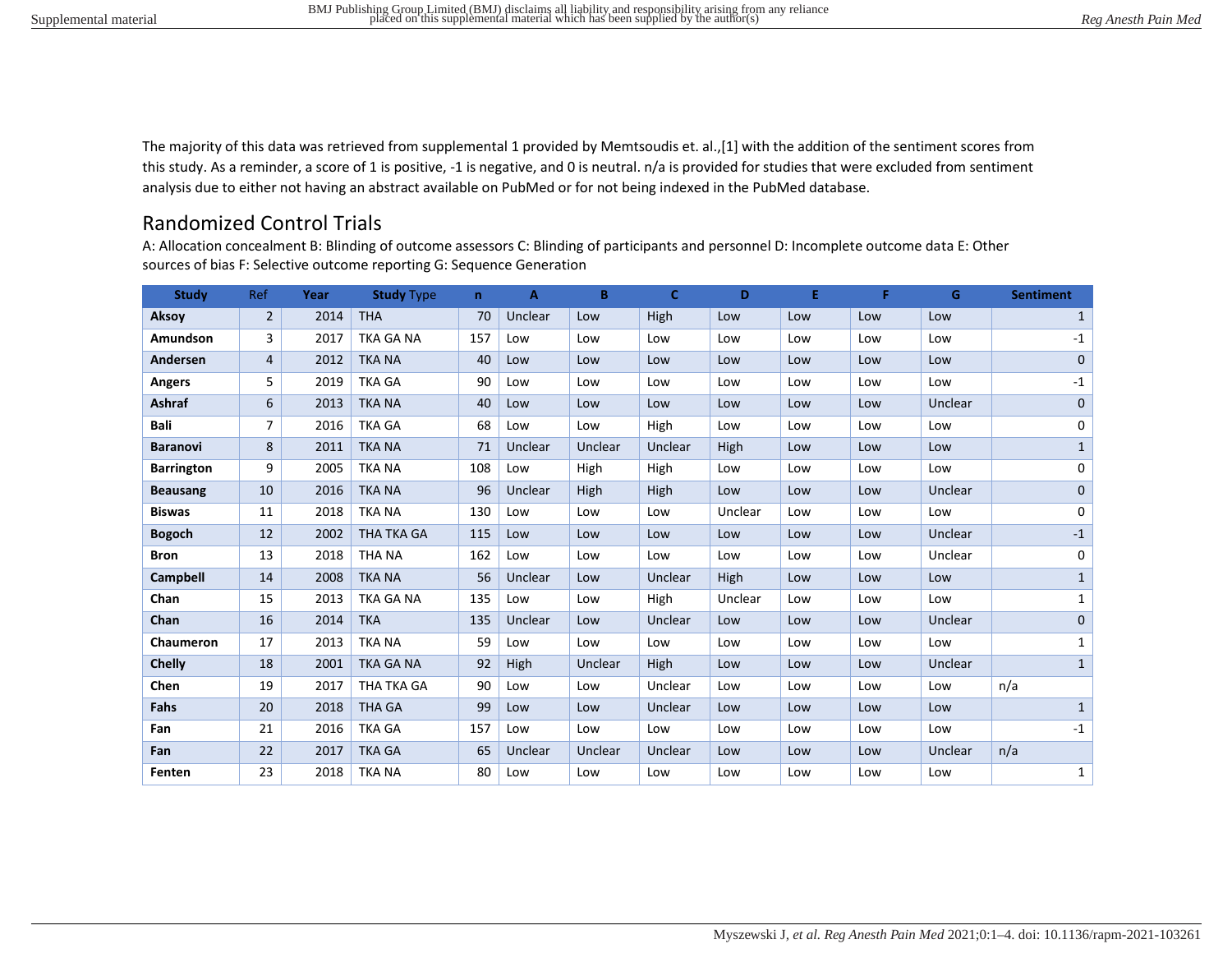| Gasanova       | 24 | 2019 | <b>THA GA</b> | 60  | Unclear | Unclear | Unclear | Unclear | Unclear | Unclear | Unclear |     | $\mathbf{1}$ |
|----------------|----|------|---------------|-----|---------|---------|---------|---------|---------|---------|---------|-----|--------------|
| Gmez           | 25 | 2017 | <b>TKA NA</b> | 574 | Unclear | Unclear | Unclear | Low     | Low     | Low     | Unclear |     | $\mathbf{1}$ |
| Good           | 26 | 2007 | <b>TKA</b>    | 42  | Low     | Low     | Low     | Low     | Low     | Low     | Unclear |     | $\mathbf 1$  |
| Goytizolo      | 27 | 2016 | THA NA        | 90  | Low     | Low     | Low     | Low     | Unclear | Low     | Low     |     | 0            |
| Goytizolo      | 28 | 2020 | <b>TKA NA</b> | 111 | Unclear | Unclear | Unclear | Unclear | Unclear | Unclear | Unclear |     | $\pmb{0}$    |
| Grosso         | 29 | 2018 | <b>TKA NA</b> | 102 | Low     | Low     | Low     | Unclear | Low     | Low     | Low     |     | 0            |
| Hua            | 30 | 2017 | <b>THA GA</b> | 60  | Unclear | Unclear | Unclear | High    | Low     | Low     | Low     | n/a |              |
| Johnson        | 31 | 2017 | THA GA NA     | 159 | Low     | Low     | High    | Low     | Low     | Low     | Low     |     | 0            |
| Kadic          | 32 | 2009 | <b>TKA NA</b> | 53  | Low     | Low     | Unclear | Low     | Low     | Low     | Low     |     | $-1$         |
| Kampitak       | 33 | 2018 | <b>TKA NA</b> | 57  | Low     | Low     | Low     | Low     | Low     | Low     | Low     |     | $\mathbf{1}$ |
| Kardash        | 34 | 2007 | <b>TKA NA</b> | 40  | Unclear | Low     | Low     | Low     | Low     | Low     | Unclear |     | $-1$         |
| Kayupov        | 35 | 2018 | TKA GA NA     | 91  | Low     | High    | High    | High    | Unclear | Low     | Low     |     | 0            |
| <b>Kearns</b>  | 36 | 2016 | <b>THANA</b>  | 108 | Low     | Low     | Low     | Low     | Low     | Low     | Low     |     | $-1$         |
| Kendrii        | 37 | 2017 | THA GA NA     | 30  | Unclear | Unclear | Unclear | Low     | Low     | Low     | Unclear | n/a |              |
| <b>Kovalak</b> | 38 | 2015 | <b>TKA NA</b> | 60  | Low     | Unclear | Unclear | Low     | Low     | Low     | Low     |     | $\mathbf{1}$ |
| <b>Kratz</b>   | 39 | 2015 | THA GA        | 52  | Low     | Low     | High    | High    | Low     | Low     | Low     |     | $\mathbf{1}$ |
| <b>Kuchlik</b> | 40 | 2017 | <b>THANA</b>  | 56  | Low     | Low     | Low     | Low     | Low     | Low     | Low     |     | $\mathbf 0$  |
| Kulkarni       | 41 | 2019 | <b>TKA NA</b> | 100 | Low     | Low     | Low     | Low     | Low     | Low     | Low     |     | $-1$         |
| Lee            | 42 | 2011 | <b>TKA NA</b> | 78  | Low     | Low     | Low     | Low     | Low     | Low     | Low     |     | $\mathbf 0$  |
| Lee            | 43 | 2012 | <b>TKA GA</b> | 40  | Unclear | Unclear | Unclear | Low     | Low     | Low     | Unclear |     | $-1$         |
| Leung          | 44 | 2018 | <b>TKA NA</b> | 70  | Low     | Low     | Low     | Low     | Low     | Low     | Low     |     | $\mathbf{1}$ |
| Li             | 45 | 2017 | <b>TKA</b>    | 53  | Low     | Low     | Low     | Low     | Low     | Low     | Low     |     | $\mathbf{1}$ |
| Long           | 46 | 2006 | <b>TKA NA</b> | 70  | Unclear | Unclear | Unclear | High    | Low     | Unclear | Unclear | n/a |              |
| Lu             | 47 | 2017 | TKA GA NA     | 57  | Unclear | Low     | High    | Low     | Low     | Low     | Low     | n/a |              |
| Luezner        | 48 | 2020 | <b>TKA</b>    | 139 | Low     | Low     | Low     | Low     | Low     | Low     | Low     |     | $^{\rm -1}$  |
| <b>lvarez</b>  | 49 | 2017 | <b>TKA NA</b> | 39  | High    | High    | High    | Low     | Low     | Low     | Low     |     | $\mathbf{1}$ |
| <b>Marino</b>  | 50 | 2009 | <b>THANA</b>  | 150 | Low     | High    | Unclear | Low     | Low     | Low     | Low     |     | $\mathbf{1}$ |
| Mei            | 51 | 2017 | <b>THA GA</b> | 132 | Low     | Low     | Unclear | Low     | Low     | Unclear | Low     |     | $\mathbf{1}$ |
| Moghtadaei     | 52 | 2014 | <b>TKA NA</b> | 36  | Low     | Low     | Low     | Unclear | Low     | Low     | Low     |     | $\mathbf{1}$ |
| <b>Nader</b>   | 53 | 2012 | <b>TKA NA</b> | 62  | Low     | Unclear | Unclear | Low     | Low     | Low     | Low     |     | $\mathbf{1}$ |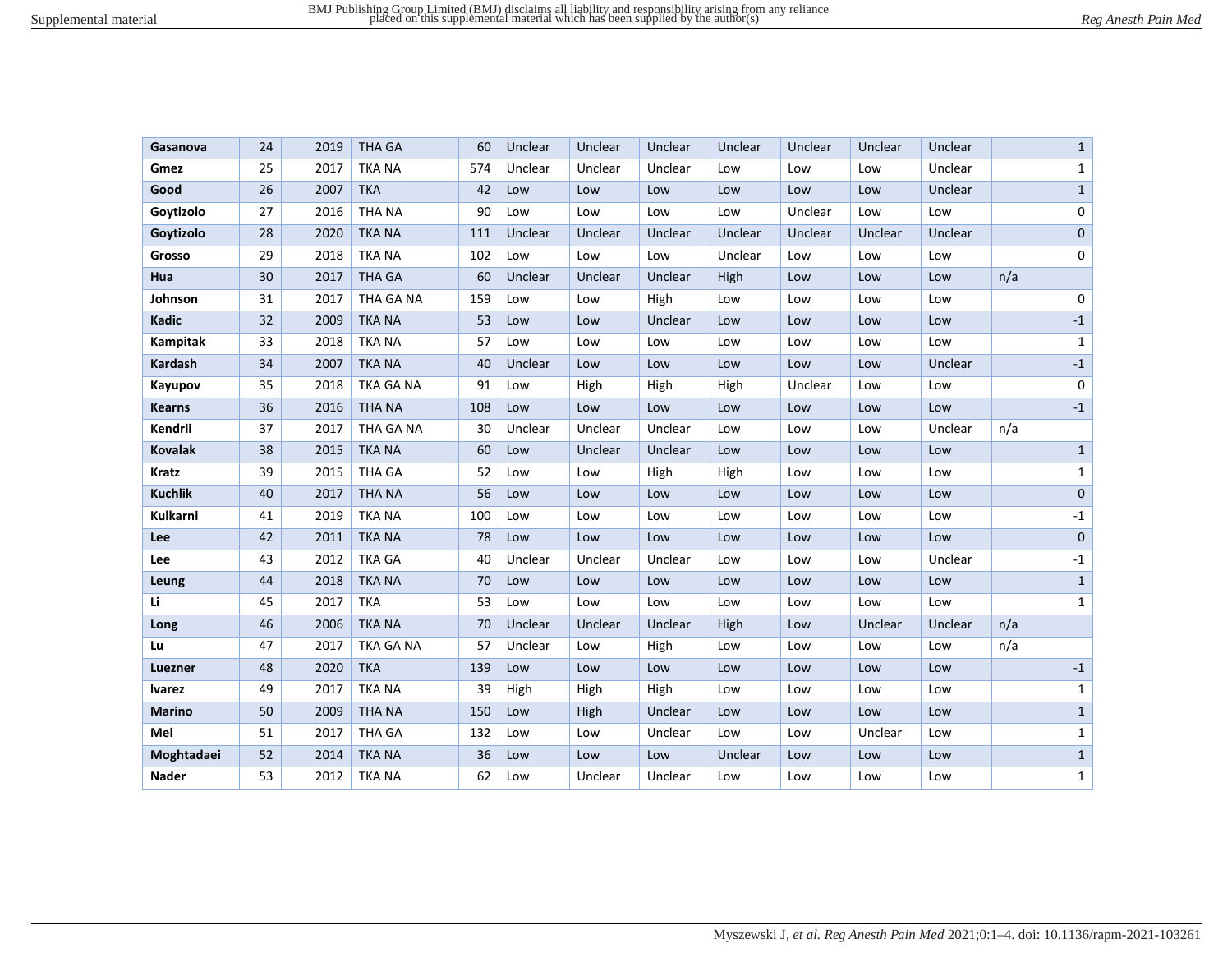| <b>Ng</b>         | 54 | 2001 | <b>TKA GA</b>    | 48  | Low     | Low     | Low     | Low     | Low  | Low     | Low     |     | $-1$         |
|-------------------|----|------|------------------|-----|---------|---------|---------|---------|------|---------|---------|-----|--------------|
| <b>Ng</b>         | 55 | 2012 | <b>TKA GA</b>    | 32  | Low     | Low     | Low     | Low     | Low  | Low     | Low     |     | 0            |
| <b>Nishio</b>     | 56 | 2014 | <b>THA GA NA</b> | 19  | Low     | Unclear | Unclear | Low     | Low  | Low     | Low     |     | $\mathbf{1}$ |
| Niskanen          | 57 | 2005 | <b>TKA NA</b>    | 50  | Unclear | High    | High    | Low     | Low  | Low     | Unclear |     | $\mathbf{1}$ |
| Peng              | 58 | 2014 | <b>TKA GA</b>    | 280 | Low     | Unclear | High    | Low     | Low  | Low     | Low     |     | $\mathbf{1}$ |
| Reinhardt         | 59 | 2014 | <b>TKA NA</b>    | 94  | Low     | Low     | Low     | Low     | Low  | Low     | Low     |     | 0            |
| <b>Rizk</b>       | 60 | 2017 | <b>TKA GA</b>    | 75  | Low     | Unclear | Unclear | Low     | Low  | Low     | Low     | n/a |              |
| Safa              | 61 | 2014 | <b>TKA NA</b>    | 68  | Low     | Low     | Low     | Low     | Low  | Low     | Low     |     | 0            |
| Sahin             | 62 | 2014 | <b>TKA NA</b>    | 104 | Low     | Low     | Low     | Low     | Low  | Low     | Low     |     | $\mathbf{1}$ |
| Saine             | 63 | 2018 | <b>TKA NA</b>    | 60  | Low     | Low     | Low     | Low     | Low  | Low     | Low     |     | 0            |
| Seet              | 64 | 2006 | <b>TKA NA</b>    | 37  | Low     | Unclear | Unclear | Low     | Low  | Low     | Unclear |     | $\pmb{0}$    |
| Siddiqui          | 65 | 2007 | <b>THA GA</b>    | 34  | Low     | High    | High    | Low     | Low  | Low     | Low     |     | $\mathbf{1}$ |
| Singelyn          | 66 | 1998 | TKA GA NA        | 30  | Low     | Unclear | Unclear | Low     | Low  | Low     | Low     |     | $\mathbf{1}$ |
| <b>Sites</b>      | 67 | 2004 | <b>TKA NA</b>    | 40  | Low     | Unclear | Unclear | Low     | Low  | Low     | Low     |     | $\mathbf{1}$ |
| Sogbein           | 68 | 2017 | <b>TKA NA</b>    | 70  | Low     | Low     | Low     | Low     | Low  | Low     | Low     |     | $\mathbf{1}$ |
| Spangehl          | 69 | 2015 | <b>TKA GA</b>    | 160 | Low     | High    | High    | Low     | Low  | Low     | Low     |     | $\mathbf{1}$ |
| <b>Stathellis</b> | 70 | 2017 | <b>TKA GA</b>    | 50  | Low     | Unclear | Unclear | Low     | Low  | Low     | Low     |     | $\mathbf{1}$ |
| <b>Stevens</b>    | 71 | 2000 | <b>THA GA</b>    | 60  | Unclear | Unclear | Low     | Low     | Low  | Low     | Unclear |     | $\mathbf{1}$ |
| Sundarathiti      | 72 | 2009 | <b>TKA NA</b>    | 61  | Unclear | Unclear | Unclear | Low     | Low  | Low     | Unclear |     | $\mathbf{1}$ |
| Thybo             | 73 | 2016 | <b>THA NA</b>    | 100 | Low     | Low     | Low     | Unclear | Low  | Low     | Low     |     | 0            |
| <b>Toftdahl</b>   | 74 | 2007 | <b>TKA NA</b>    | 77  | Low     | Unclear | Unclear | Low     | Low  | Low     | Low     |     | 0            |
| <b>Tong</b>       | 75 | 2019 | <b>TKA NA</b>    | 40  | Low     | Low     | Low     | Low     | Low  | Low     | Low     |     | 0            |
| Twyman            | 76 | 1990 | <b>THA GA</b>    | 20  | Unclear | Unclear | Unclear | Low     | High | Low     | Unclear |     | $\mathbf{1}$ |
| Wall              | 77 | 2017 | TKA GA NA        | 257 | Low     | Low     | Unclear | Unclear | Low  | Unclear | Low     |     | $\mathbf{1}$ |
| Wang              | 78 | 2019 | <b>TKA</b>       | 90  | Low     | Low     | Low     | Low     | Low  | Low     | Low     |     | 0            |
| Widmer            | 79 | 2012 | <b>TKA GA</b>    | 55  | Low     | Low     | Low     | Low     | Low  | Low     | Low     |     | 1            |
| Wu                | 80 | 2014 | <b>TKA NA</b>    | 79  | Low     | High    | High    | Unclear | Low  | Low     | Low     |     | $\mathbf{1}$ |
| Yamamoto          | 81 | 2019 | THA NA           | 53  | Low     | Low     | Low     | Low     | Low  | Low     | Low     |     | 0            |
| Zhou              | 82 | 2018 | <b>TKA GA</b>    | 40  | Low     | Low     | Low     | Low     | Low  | Low     | Low     |     | 0            |
| Zinkus            | 83 | 2017 | <b>TKA NA</b>    | 54  | Low     | Low     | Low     | Low     | Low  | Low     | Low     |     | $\mathbf{1}$ |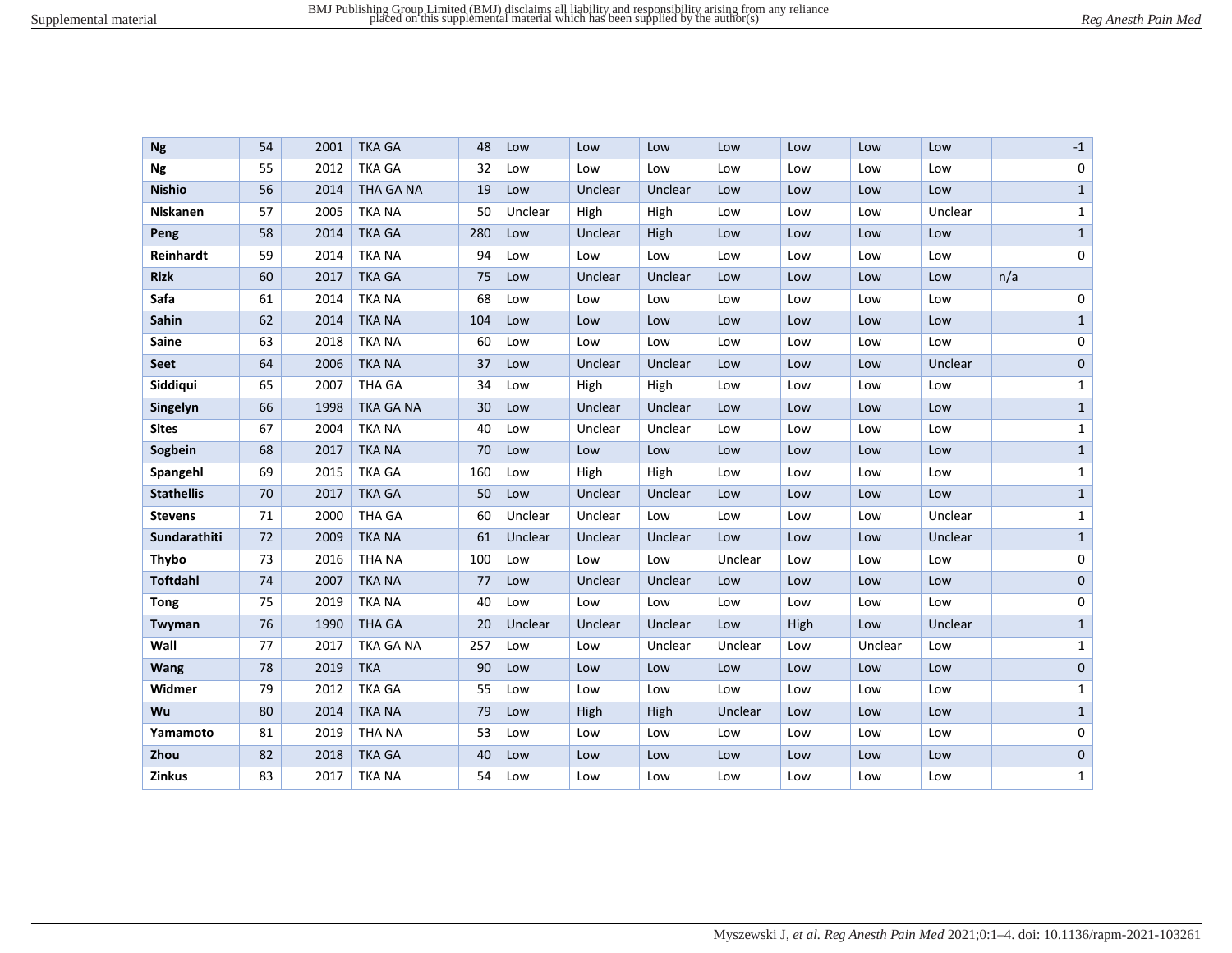# Observational Studies

A: Failure to adequately control for confounding B: Failure to develop and apply appropriate eligibility criteria C: Flawed measurement of exposure or outcome D: Incomplete follow-up

| <b>Study</b>      | Year  | <b>Ref</b> | <b>Study Type</b>    | <b>Study</b>     | <b>Patient</b> | A       | в       | C       | D       | <b>Sentiment</b> |
|-------------------|-------|------------|----------------------|------------------|----------------|---------|---------|---------|---------|------------------|
|                   |       |            |                      | <b>Technique</b> |                |         |         |         |         |                  |
| Akkaya            | 2014  | 84         | Case-control         | <b>TKA NA</b>    | 27             | High    | Low     | Low     | High    | $-1$             |
| <b>Alsheik</b>    | 2020  | 85         | Retrospective cohort | <b>TKA GA NA</b> | 80             | Unclear | Low     | Low     | Low     | $\mathbf{1}$     |
| Antoni            | 2014  | 86         | Retrospective cohort | <b>TKA GA</b>    | 98             | High    | High    | Low     | Low     | $-1$             |
| <b>Asakura</b>    | 2011  | 87         | Retrospective cohort | <b>TKA GA</b>    | 40             | High    | Low     | Low     | Low     | 1                |
| <b>Beaupre</b>    | 2012  | 88         | Prospective cohort   | <b>TKA GA NA</b> | 39             | High    | Low     | Low     | Low     | $\mathbf{0}$     |
| Cien              | 2015  | 89         | Retrospective cohort | <b>TKA</b>       | 122            | Low     | Low     | Low     | Low     | 0                |
| <b>Danninger</b>  | 2014  | 90         | Retrospective cohort | THA TKA GA NA    | 530089         | Unclear | Low     | Unclear | Low     | $\textbf{-1}$    |
| <b>DeRuyter</b>   | 2006  | 91         | Prospective cohort   | <b>TKA GA NA</b> | 50             | High    | Low     | Unclear | Low     | 1                |
| <b>Duncan</b>     | 2013  | 92         | Retrospective cohort | TKA GA NA        | 108            | High    | Unclear | Low     | Low     | $\mathbf{1}$     |
| <b>Fetherston</b> | 2011  | 93         | Prospective cohort   | <b>THA TKA</b>   | 52             | Unclear | Low     | Low     | Unclear | 0                |
| <b>Fukuda</b>     | 2020  | 94         | Retrospective cohort | <b>TKA GA</b>    | 5094           | Low     | Low     | Low     | Low     | $\textbf{-1}$    |
| Green             | 2018  | 95         | Retrospective cohort | THA GA           | 20             | Unclear | Low     | Low     | Low     | 0                |
| Gwam              | 2018  | 96         | Retrospective cohort | <b>TKA</b>       | 110            | Unclear | Low     | Low     | Low     | $-1$             |
| <b>Henson</b>     | 2019  | 97         | Retrospective cohort | <b>TKA</b>       | 144            | Unclear | Low     | Low     | Low     | 0                |
| <b>Horn</b>       | 2015  | 98         | Retrospective cohort | <b>TKA</b>       | 32             | Unclear | Low     | Low     | High    | $\mathbf{1}$     |
| Jacob             | 2011  | 99         | Retrospective cohort | <b>TKA GA NA</b> | 8590           | Unclear | Low     | Low     | Low     | $-1$             |
| Jacob             | 2011a | 100        | Retrospective cohort | <b>THA</b>       | 9844           | Unclear | Unclear | Low     | Low     | $-1$             |
| <b>Kim</b>        | 2012  | 101        | Retrospective cohort | <b>TKA NA</b>    | 80             | High    | Low     | Low     | Low     | $\mathbf 0$      |
| Kinjo             | 2012  | 102        | Prospective cohort   | <b>TKA GA NA</b> | 81             | Unclear | Low     | Low     | High    | $-1$             |
| <b>Kirkness</b>   | 2017  | 103        | Retrospective cohort | TKA GA NA        | 268            | Low     | Low     | Low     | Low     | n/a              |
| <b>Kukreja</b>    | 2019  | 104        | Retrospective cohort | <b>THA NA</b>    | 71             | Low     | Low     | Low     | Low     | $\mathbf{1}$     |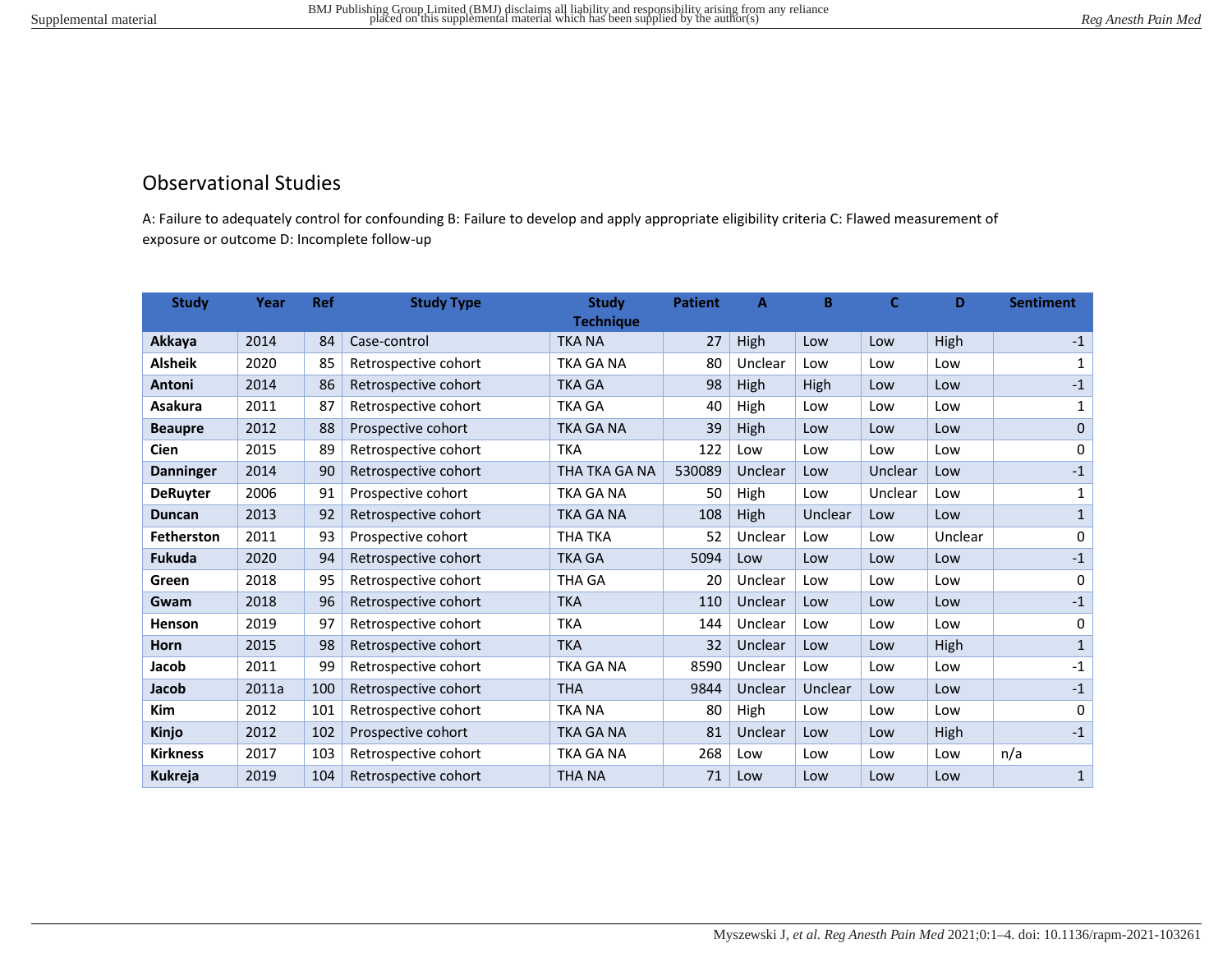| Liu               | 2015 | 105 | Retrospective cohort | <b>TKA NA</b> | 1768   | Unclear | Low     | Low     | Low     | 0            |
|-------------------|------|-----|----------------------|---------------|--------|---------|---------|---------|---------|--------------|
| Lovald            | 2015 | 106 | Retrospective cohort | TKA GA NA     | 35642  | High    | Low     | Unclear | Unclear | 1            |
| <b>McIsaac</b>    | 2017 | 107 | Retrospective cohort | TKA GA NA     | 178214 | Low     | Low     | Low     | Low     | 0            |
| <b>Memtsoudis</b> | 2016 | 107 | Retrospective cohort | TKA GA NA     | 719426 | Low     | Low     | Low     | Low     | $-1$         |
| <b>Memtsoudis</b> | 2016 | 108 | Retrospective cohort | THA GA NA     | 342726 | Low     | Low     | Low     | Low     | $-1$         |
| <b>Peters</b>     | 2006 | 109 | Retrospective cohort | THA TKA GA NA | 100    | High    | High    | Low     | High    | $\mathbf{0}$ |
| Pope              | 2015 | 110 | Retrospective cohort | TKA GA NA     | 294    | High    | Low     | Low     | Low     | 0            |
| Raimer            | 2007 | 111 | Prospective cohort   | TKA GA NA     | 42     | Unclear | Low     | Low     | High    | $\mathbf{0}$ |
| Rajeev            | 2016 | 112 | Prospective cohort   | TKA GA NA     | 114    | High    | High    | Low     | Low     | 1            |
| Rames             | 2019 | 113 | Retrospective cohort | <b>TKA</b>    | 693    | Low     | Low     | Low     | Low     | $\mathbf{0}$ |
| <b>Roberts</b>    | 2019 | 114 | Retrospective cohort | <b>TKA</b>    | 236    | Low     | Low     | Low     | Low     | 1            |
| <b>Schmidt</b>    | 2009 | 115 | Retrospective cohort | TKA GA NA     | 200    | Unclear | Unclear | Low     | Low     | $-1$         |
| <b>Schwab</b>     | 2019 | 116 | Retrospective cohort | <b>TKA</b>    | 224    | Unclear | Low     | Low     | Low     | 1            |
| <b>Simonsen</b>   | 2011 | 117 | Prospective cohort   | <b>TKA NA</b> | 67     | Unclear | High    | Low     | Low     | 1            |
| Singelyn          | 1999 | 118 | Prospective cohort   | THA GA NA     | 1274   | High    | Low     | Low     | Low     | 1            |
| <b>Sporer</b>     | 2016 | 119 | Retrospective cohort | <b>TKA NA</b> | 597    | Unclear | Low     | Low     | Low     | 0            |
| Sugar             | 2011 | 120 | Prospective cohort   | <b>TKA NA</b> | 28     | Unclear | Low     | Low     | Low     | 1            |
| Suthersan         | 2015 | 121 | Prospective cohort   | TKA GA NA     | 46     | Unclear | Low     | Low     | Low     | $\mathbf{1}$ |
| <b>Tetsunaga</b>  | 2016 | 122 | Retrospective cohort | THA GA        | 62     | High    | High    | Low     | Low     | 0            |
| <b>Willett</b>    | 2019 | 123 | Retrospective cohort | <b>TKA</b>    | 151    | High    | Low     | Low     | Low     | $\mathbf{1}$ |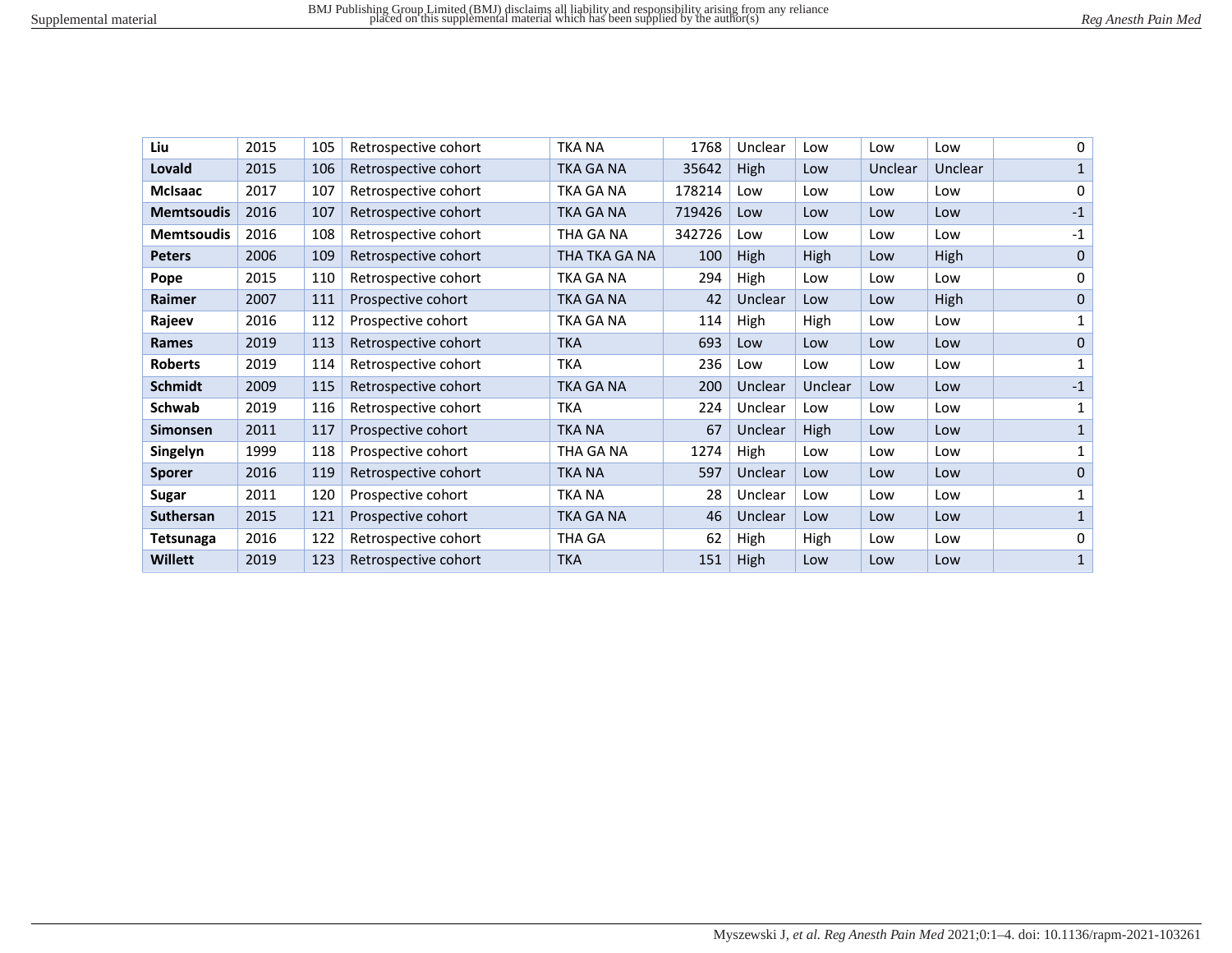# References

- 1. Memtsoudis SG, Cozowicz C, Bekeris J, et al. Peripheral Nerve block anesthesia/analgesia for patients undergoing primary hip and knee arthroplasty: recommendations from the International Consensus on Anesthesia-Related Outcomes after Surgery (ICAROS) group based on a systematic review and meta-analysis of current literature. Reg Anesth Pain Med. 2021.
- 2. Aksoy M, Dostbil A, Ince I, et al. Continuous spinal anaesthesia versus ultrasound-guided combined psoas compartment-sciatic nerve block for hip replacement surgery in elderly high-risk patients: a prospective randomised study. BMC Anesthesiol 2014; 14: 99
- 3. Amundson AW, Johnson RL, Abdel MP, et al. A Three-arm Randomized Clinical Trial Comparing Continuous Femoral Plus Single-injection Sciatic Peripheral Nerve Blocks versus Periarticular Injection with Ropivacaine or Liposomal Bupivacaine for Patients Undergoing Total Knee Arthroplasty. Anesthesiology 2017; 126: 1139-50
- 4. Andersen HL, Gyrn J, Moller L, Christensen B, Zaric D. Continuous saphenous nerve block as supplement to single-dose local infiltration analgesia for postoperative pain management after total knee arthroplasty. Reg Anesth Pain Med 2012; 37
- 5. Angers M, Belzile É L, Vachon J, Beauchamp-Chalifour P, Pelet S. Negative Influence of femoral nerve block on quadriceps strength recovery following total knee replacement: A prospective randomized trial. Orthop Traumatol Surg Res 2019; 105: 633-7
- 6. Ashraf A, Raut VV, Canty SJ, McLauchlan GJ. Pain control after primary total knee replacement. A prospective randomised controlled trial of local infiltration versus single shot femoral nerve block. The Knee 2013; 20: 324-7
- 7. Bali C, Ozmete O, Eker HE, Hersekli MA, Aribogan A. Postoperative analgesic efficacy of fascia iliaca block versus periarticular injection for total knee arthroplasty. J Clin Anesth 2016; 35: 404-10
- 8. Baranovic S, Maldini B, Milosevic M, Golubic R, Nikolic T. Peripheral regional analgesia with femoral catheter versus intravenous patient controlled analgesia after total knee arthroplasty: a prospective randomized study. Coll Antropol 2011; 35: 1209-14
- 9. Barrington MJ, Olive D, Low K, Scott DA, Brittain J, Choong P. Continuous femoral nerve blockade or epidural analgesia after total knee replacement: a prospective randomized controlled trial. Anesth Analg 2005; 101: 1824-9
- 10. Beausang DH, Pozek JP, Chen AF, et al. A Randomized Controlled Trial Comparing Adductor Canal Catheter and Intraarticular Catheter After Primary Total Knee Arthroplasty. The Journal of arthroplasty 2016; 31: 298-301
- 11. Biswas A, Perlas A, Ghosh M, et al. Relative Contributions of Adductor Canal Block and Intrathecal Morphine to Analgesia and Functional Recovery After Total Knee Arthroplasty: A Randomized Controlled Trial. Reg Anesth Pain Med 2018; 43: 154-60 11 Bogoch ER, Henke M, Mackenzie T, Olschewski E, Mahomed NN. Lumbar paravertebral nerve block in the management of pain after total hip and knee arthroplasty: a randomized controlled clinical trial. The Journal of arthroplasty 2002; 17: 398-401
- 12. Bron JL, Verhart J, Sierevelt IN, De Vries D, Kingma HJ, Rademakers MV. No effect of double nerve block of the lateral cutaneous nerve and subcostal nerves in total hip arthroplasty: A randomized controlled trial. Acta Orthop 2018; 89: 272-7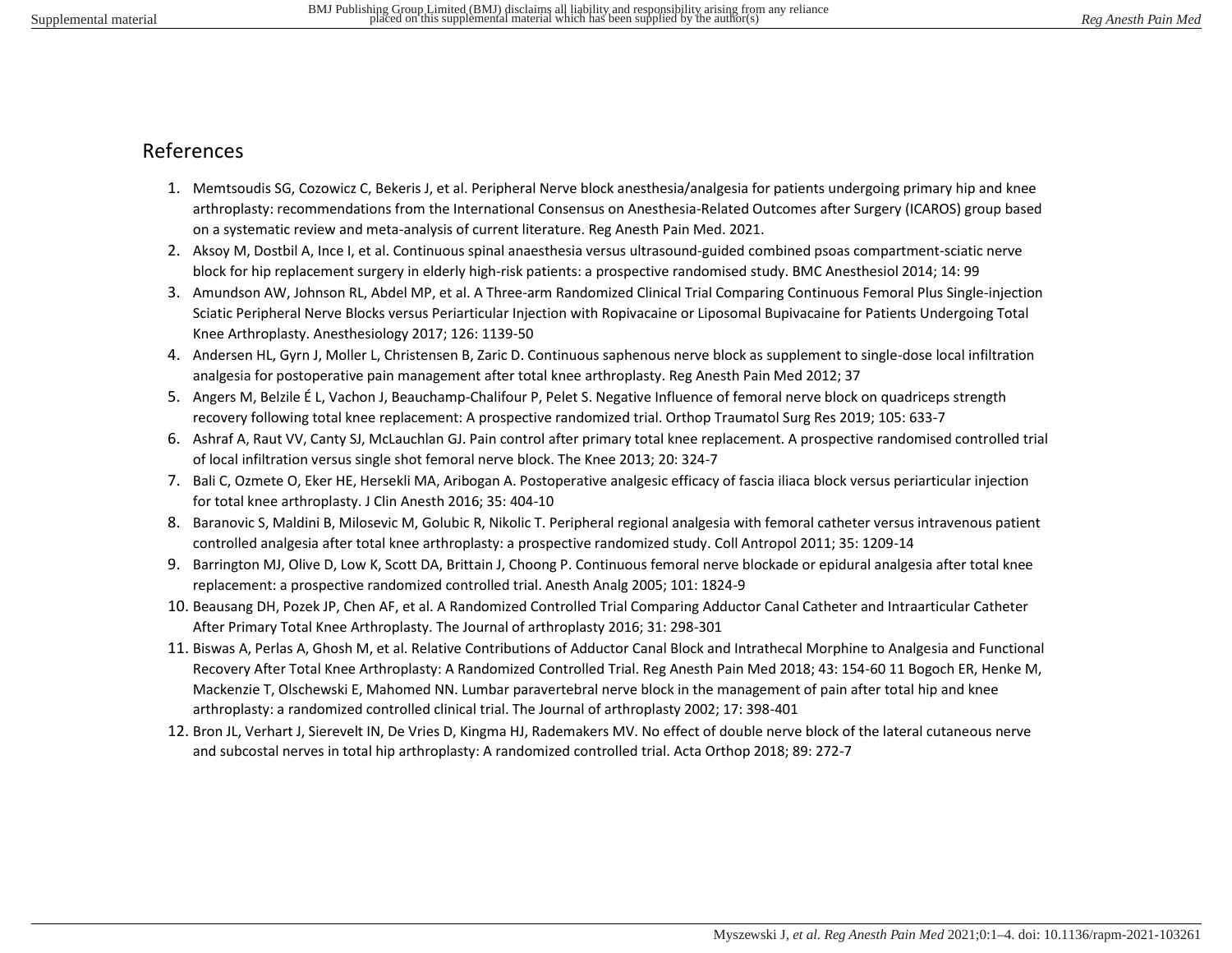- 13. Campbell A, McCormick M, McKinlay K, Scott NB. Epidural vs. lumbar plexus infusions following total knee arthroplasty: randomized controlled trial. Eur J Anaesthesiol 2008; 25: 502-7
- 14. Chan EY, Fransen M, Sathappan S, Chua NH, Chan YH, Chua N. Comparing the analgesia effects of single-injection and continuous femoral nerve blocks with patient controlled analgesia after total knee arthroplasty. The Journal of arthroplasty 2013; 28: 608-13
- 15. Chan EY, Teo YH, Assam PN, Fransen M. Functional discharge readiness and mobility following total knee arthroplasty for osteoarthritis: a comparison of analgesic techniques. Arthritis Care Res 2014; 66: 1688-94 16 Chaumeron A, Audy D, Drolet P, Lavigne M, Vendittoli PA. Periarticular injection in knee arthroplasty improves quadriceps function knee. Clin Orthop 2013; 471: 2284-95
- 16. Chelly JE, Greger J, Gebhard R, et al. Continuous femoral blocks improve recovery and outcome of patients undergoing total knee arthroplasty. J Arthroplasty 2001; 16: 436-45
- 17. Chen C, Li M, Wang K, et al. Protective effect of combined general and regional anesthesia on postoperative cognitive function in older arthroplasty patients. Int J Clin Exp Med 2017; 10: 15453-8
- 18. Fahs AM, Koueiter DM, Kurdziel MD, Huynh KA, Perry CR, Verner JJ. Psoas Compartment Block vs Periarticular Local Anesthetic Infiltration for Pain Management After Anterior Total Hip Arthroplasty: A Prospective, Randomized Study. The Journal of arthroplasty 2018
- 19. Fan L, Yu X, Zan P, Liu J, Ji T, Li G. Comparison of Local Infiltration Analgesia With Femoral Nerve Block for Total Knee Arthroplasty: A Prospective, Randomized Clinical Trial. The Journal of arthroplasty 2016; 31: 1361-5
- 20. Fan R, Zhao L, Hong H. Effect of inhalation anesthesia combined with nerve block on improving postoperative cognitive function in elderly orthopedic patients. Biomedical Research (India) 2017; 28: 4485-9
- 21. Fenten MGE, Bakker SMK, Scheffer GJ, Wymenga AB, Stienstra R, Heesterbeek PJC. Femoral nerve catheter vs local infiltration for analgesia in fast track total knee arthroplasty: short-term and long-term outcomes. Br J Anaesth 2018; 121: 850-8
- 22. Gasanova I, Alexander JC, Estrera K, et al. Ultrasound-guided suprainguinal fascia iliaca compartment block versus periarticular infiltration for pain management after total hip arthroplasty: a randomized controlled trial. Reg Anesth Pain Med 2019; 44: 206-11
- 23. Ortiz-Gómez JR, Perepérez-Candel M, Vázquez-Torres JM, et al. Postoperative analgesia for elective total knee arthroplasty under subarachnoid anesthesia with opioids: Comparison between epidural, femoral block and adductor canal block techniques (with and without perineural adjuvants). Aprospective, randomized, clinical trial. Minerva Anestesiol 2017; 83: 50-8
- 24. Good RP, Snedden MH, Schieber FC, Polachek A. Effects of a preoperative femoral nerve block on pain management and rehabilitation after total knee arthroplasty. American journal of orthopedics (Belle Mead, NJ) 2007; 36: 554-7
- 25. Goytizolo EA, Stundner O, Rúa SH, et al. The Effect of Regional Analgesia on Vascular Tone in Hip Arthroplasty Patients. HSS journal : the musculoskeletal journal of Hospital for Special Surgery 2016; 12: 125-31
- 26. Goytizolo EA, Lin Y, Kim DH, et al. Addition of Adductor Canal Block to Periarticular Injection for Total Knee Replacement: A Randomized Trial. J Bone Joint Surg Am 2019; 101: 812-20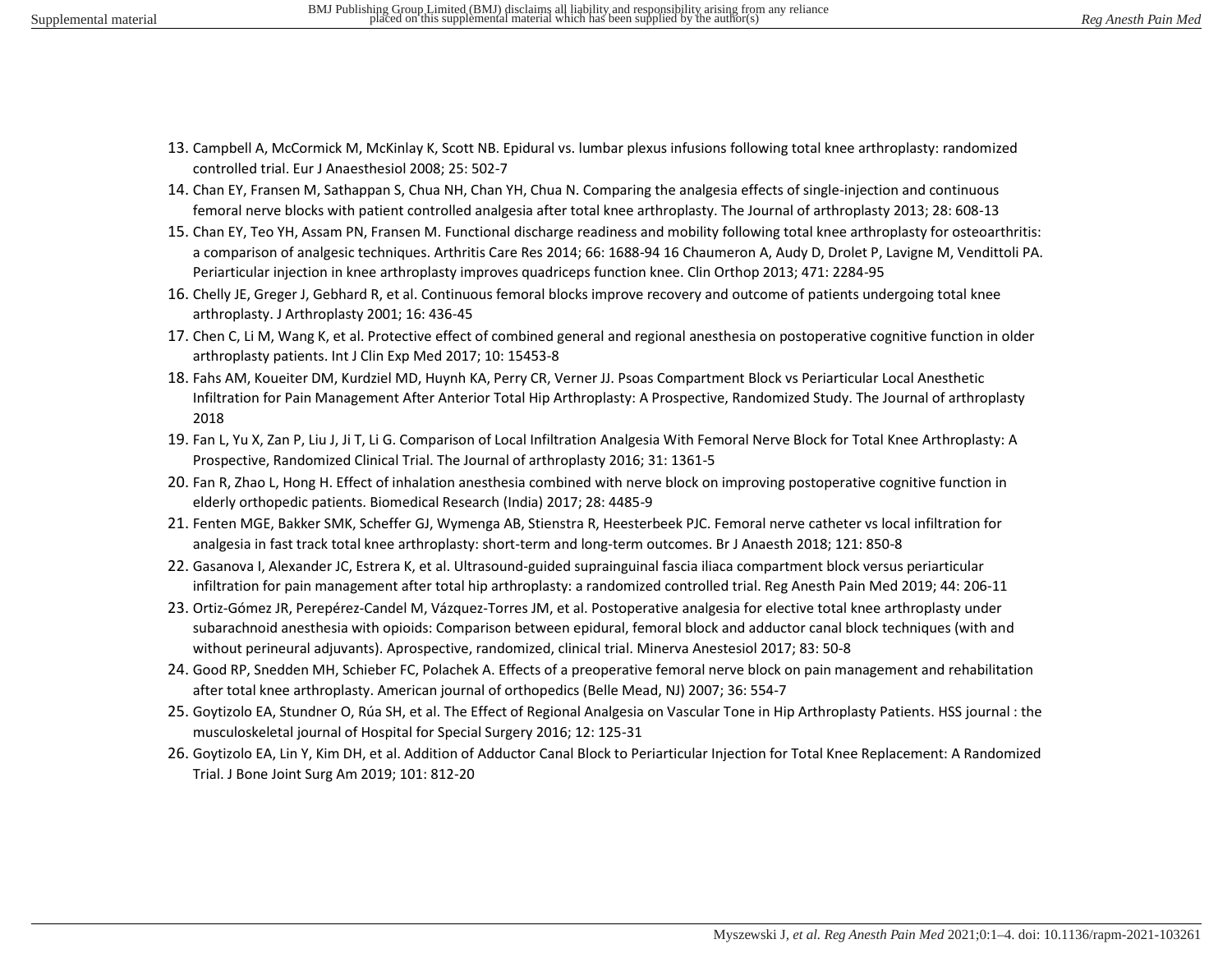- 27. Grosso MJ, Murtaugh T, Lakra A, et al. Adductor Canal Block Compared with Periarticular Bupivacaine Injection for Total Knee Arthroplasty: A Prospective Randomized Trial. J Bone Joint Surg Am 2018; 100: 1141-6
- 28. Hua X, Hu Y, Chen D, Xiao Y, Luo L. Efficacy and safety of ultrasound-guided fascia iliaca compartment block using dexmedetomidine combined with ropivacaine in aged patients undergoing hip replacement. Int J Clin Exp Med 2017; 10: 16484-91
- 29. Johnson RL, Amundson AW, Abdel MP, et al. Continuous Posterior Lumbar Plexus Nerve Block Versus Periarticular Injection with Ropivacaine or Liposomal Bupivacaine for Total Hip Arthroplasty: A Three-Arm Randomized Clinical Trial. The Journal of bone and joint surgery American volume 2017; 99: 1836-45
- 30. Kadic L, Boonstra MC, MC DEWM, Lako SJ, J VANE, Driessen JJ. Continuous femoral nerve block after total knee arthroplasty? Acta Anaesthesiol Scand 2009; 53: 914-20
- 31. Kampitak W, Tanavalee A, Ngarmukos S, Amarase C, Songthamwat B, Boonshua A. Comparison of Adductor Canal Block Versus Local Infiltration Analgesia on Postoperative Pain and Functional Outcome after Total Knee Arthroplasty: A Randomized Controlled Trial. Malaysian orthopaedic journal 2018; 12: 7-14
- 32. Kardash K, Hickey D, Tessler MJ, Payne S, Zukor D, Velly AM. Obturator versus femoral nerve block for analgesia after total knee arthroplasty. Anesth Analg 2007; 105: 853-8
- 33. Kayupov E, Okroj K, Young AC, et al. Continuous Adductor Canal Blocks Provide Superior Ambulation and Pain Control Compared to Epidural Analgesia for Primary Knee Arthroplasty: A Randomized, Controlled Trial. J Arthroplasty 2018; 33: 1040-4.e1
- 34. Kearns R, Macfarlane A, Grant A, et al. A randomised, controlled, double blind, non-inferiority trial of ultrasound-guided fascia iliaca block vs. spinal morphine for analgesia after primary hip arthroplasty. Anaesthesia 2016; 71: 1431-40 36 Kendrišić M, Šurbatović M, Djordjević D, Trifunović B, Jevdjić J. Analgesic efficacy and safety of four different anesthesia/postoperative analgesia protocols in patients following total hip arthroplasty. Vojnosanit Pregl 2017; 74: 814-20
- 35. Kovalak E, Doğan AT, Üzümcügil O, et al. A comparison of continuous femoral nerve block and periarticular local infiltration analgesia in the management of early period pain developing after total knee arthroplasty. Acta orthopaedica et traumatologica turcica 2015; 49: 260-6
- 36. Kratz T, Dette F, Schmitt J, Wiesmann T, Wulf H, Zoremba M. Impact of regional femoral nerve block during general anesthesia for hip arthoplasty on blood pressure, heart rate and pain control: A randomized controlled study. Technology and health care : official journal of the European Society for Engineering and Medicine 2015; 28: 257-62
- 37. Kuchálik J, Magnuson A, Lundin A, Gupta A. Local infiltration analgesia or femoral nerve block for postoperative pain management in patients undergoing total hip arthroplasty. A randomized, double-blind study. Scandinavian journal of pain 2017; 16: 223-30
- 38. Kulkarni MM, Dadheech AN, Wakankar HM, Ganjewar NV, Hedgire SS, Pandit HG. Randomized Prospective Comparative Study of Adductor Canal Block vs Periarticular Infiltration on Early Functional Outcome After Unilateral Total Knee Arthroplasty. J Arthroplasty 2019; 34: 2360-4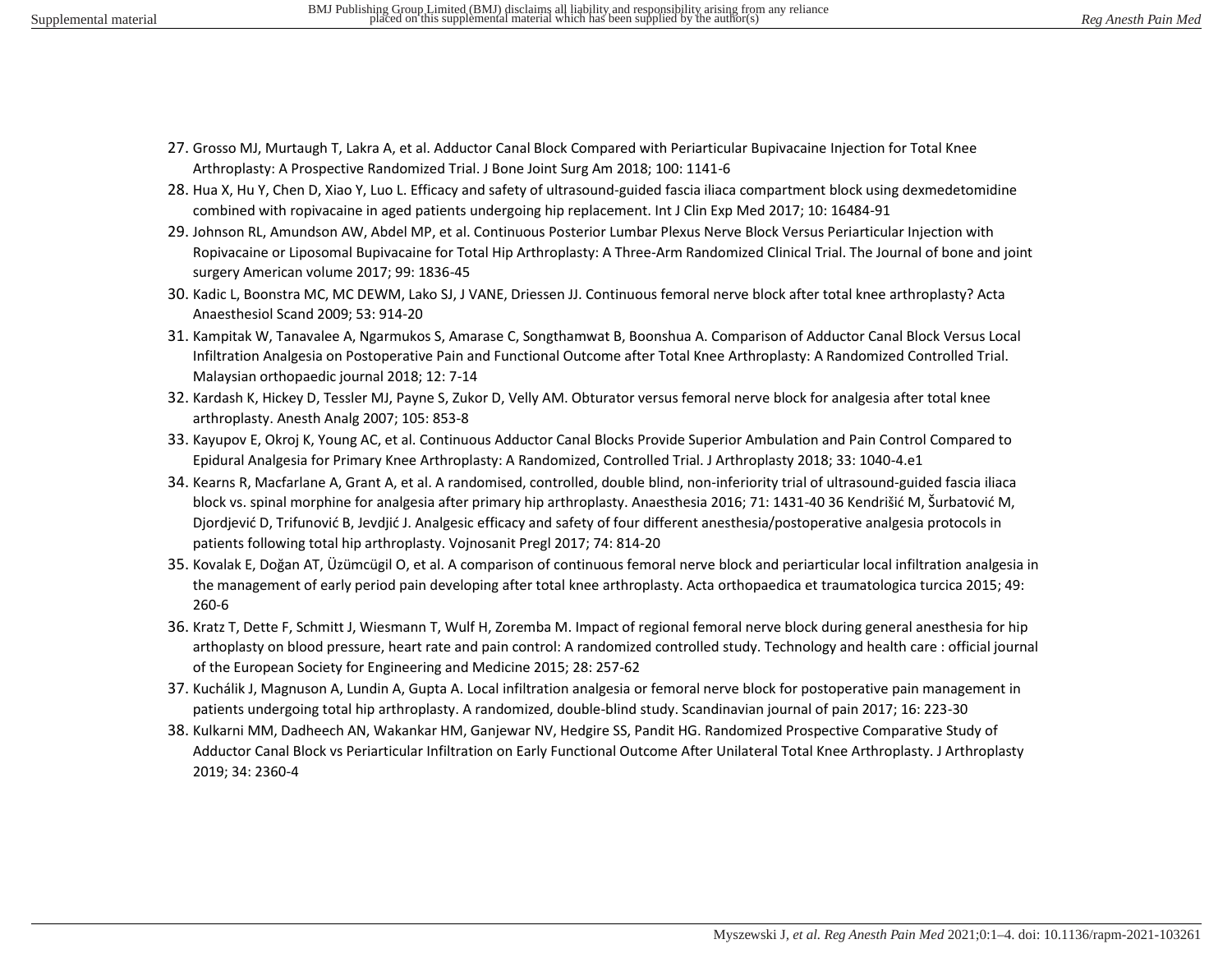- 39. Lee AR, Choi DH, Ko JS, et al. Effect of combined single-injection femoral nerve block and patient-controlled epidural analgesia in patients undergoing total knee replacement. Yonsei Med J 2011; 52: 145-50
- 40. Lee JJ, Choi SS, Lee MK, Lim BG, Hur W. Effect of continuous psoas compartment block and intravenous patient controlled analgesia on postoperative pain control after total knee arthroplasty. Korean J Anesthesiol 2012; 62: 47-51
- 41. Leung P, Dickerson DM, Denduluri SK, et al. Postoperative continuous adductor canal block for total knee arthroplasty improves pain and functional recovery: A randomized controlled clinical trial. J Clin Anesth 2018; 49: 46-52
- 42. Li D, Tan Z, Kang P, Shen B, Pei F. Effects of multi-site infiltration analgesia on pain management and early rehabilitation compared with femoral nerve or adductor canal block for patients undergoing total knee arthroplasty: a prospective randomized controlled trial. Int Orthop 2017; 41: 75-83
- 43. Long WT, Ward SR, Dorr LD, Raya J, Boutary M, Sirianni LE. Postoperative pain management following total knee arthroplasty: a randomized comparison of continuous epidural versus femoral nerve infusion. The journal of knee surgery 2006; 19: 137-43
- 44. Lu Y, Huang HM, Yan J, Jiang H. Comparison of postoperative femoral nerve block, epidural block and intravenous patient-controlled analgesia in pain control and postoperative rehabilitation after total knee arthroplasty. Int J Clin Exp Med 2017; 10: 6680-7
- 45. Lutzner J, Gehring R, Beyer F. Slightly better pain relief but more frequently motor blockade with combined nerve block analgesia compared to continuous intraarticular analgesia after total knee arthroplasty. Knee Surg Sports Traumatol Arthrosc 2020; 28: 1169-76
- 46. Alvarez NER, Ledesma RJG, Hamaji A, Hamaji MWM, Vieira JE. Continuous femoral nerve blockade and single-shot sciatic nerve block promotes better analgesia and lower bleeding for total knee arthroplasty compared to intrathecal morphine: a randomized trial. BMC Anesthesiol 2017; 17: 64
- 47. Marino J, Russo J, Kenny M, Herenstein R, Livote E, Chelly JE. Continuous lumbar plexus block for postoperative pain control after total hip arthroplasty: a randomized controlled trial. JBJS 2009; 91: 29-37
- 48. Mei B, Zha H, Lu X, et al. Peripheral Nerve Block as a Supplement to Light or Deep General Anesthesia in Elderly Patients Receiving Total Hip Arthroplasty: A Prospective Randomized Study. The Clinical journal of pain 2017; 33: 1053-9
- 49. Moghtadaei M, Farahini H, Faiz SH, Mokarami F, Safari S. Pain Management for Total Knee Arthroplasty: Single-Injection Femoral Nerve Block versus Local Infiltration Analgesia. Iranian Red Crescent medical journal 2014; 16: e13247
- 50. Nader A, Kendall MC, Wixson RL, Chung B, Polakow LM, McCarthy RJ. A randomized trial of epidural analgesia followed by continuous femoral analgesia compared with oral opioid analgesia on short- and long-term functional recovery after total knee replacement. Pain medicine (Malden, Mass) 2012; 13: 937-47
- 51. Ng HP, Cheong KF, Lim A, Lim J, Puhaindran ME. Intraoperative single-shot "3-in-1" femoral nerve block with ropivacaine 0.25%, ropivacaine 0.5% or bupivacaine 0.25% provides comparable 48-hr analgesia after unilateral total knee replacement. Canadian journal of anaesthesia = Journal canadien d'anesthesie 2001; 48: 1102-8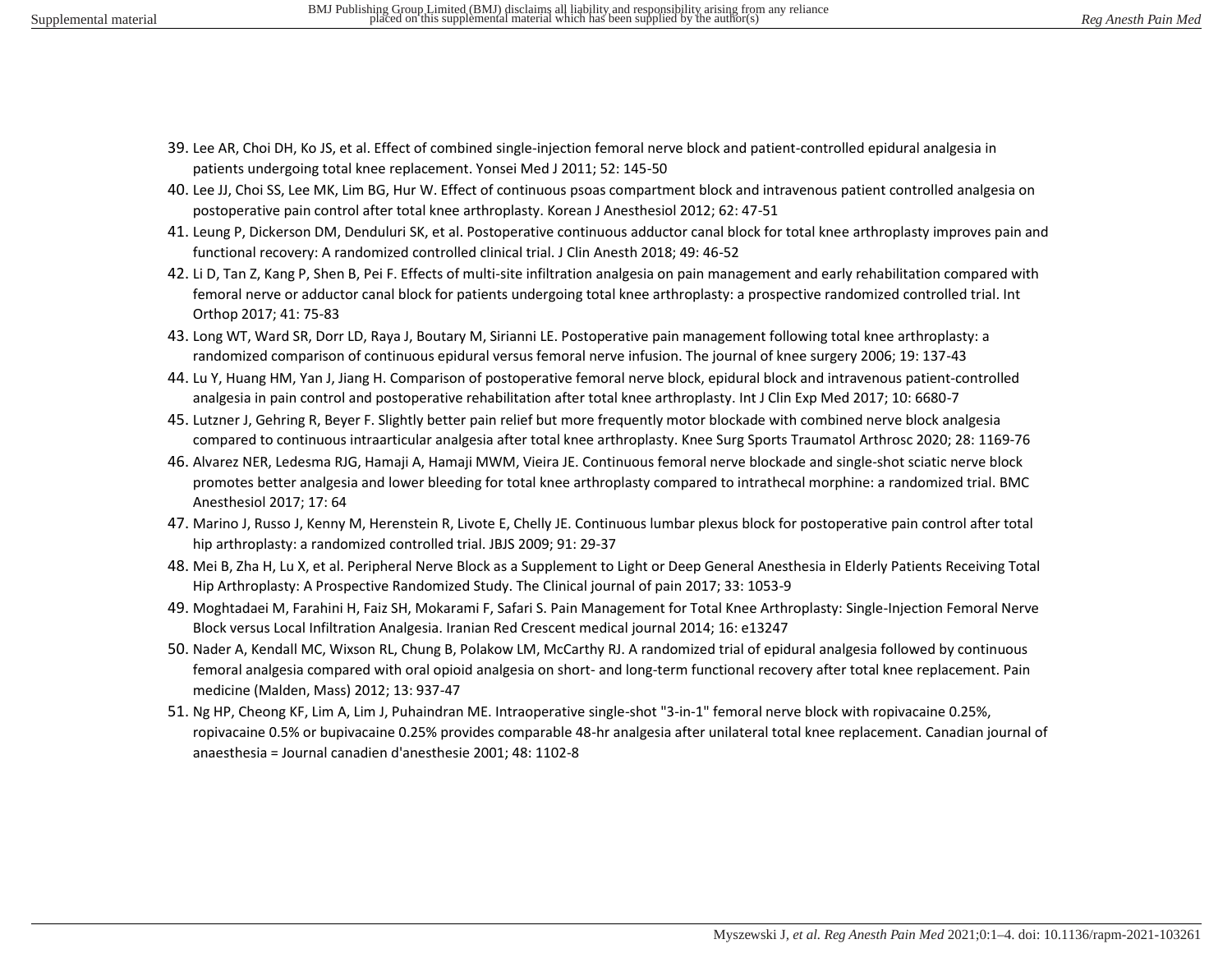- 52. Ng FY, Ng JK, Chiu KY, Yan CH, Chan CW. Multimodal periarticular injection vs continuous femoral nerve block after total knee arthroplasty: a prospective, crossover, randomized clinical trial. The Journal of arthroplasty 2012; 27: 1234-8
- 53. Nishio S, Fukunishi S, Juichi M, et al. Comparison of continuous femoral nerve block, caudal epidural block, and intravenous patientcontrolled analgesia in pain control after total hip arthroplasty: a prospective randomized study. Orthopedic reviews 2014; 6
- 54. Niskanen RO, Strandberg N. Bedside femoral block performed on the first postoperative day after unilateral total knee arthroplasty: a randomized study of 49 patients. The journal of knee surgery 2005; 18: 192-6
- 55. Peng L, Ren L, Qin P, et al. Continuous Femoral Nerve Block versus Intravenous Patient Controlled Analgesia for Knee Mobility and Long-Term Pain in Patients Receiving Total Knee Replacement: A Randomized Controlled Trial. Evidence-based complementary and alternative medicine : eCAM 2014; 2014: 569107
- 56. Reinhardt KR, Duggal S, Umunna BP, et al. Intraarticular analgesia versus epidural plus femoral nerve block after TKA: a randomized, doubleblind trial. Clin Orthop 2014; 472: 1400-8
- 57. Rizk H, Hosni Y, Abdeldayem S. Combined adductor canal and sciatic nerve block compared with local intraarticular infiltration analgesia for total knee arthroplasty: A prospective blinded randomized controlled study. Current Orthopaedic Practice 2017; 28: 179-83
- 58. Safa B, Gollish J, Haslam L, McCartney CJ. Comparing the effects of single shot sciatic nerve block versus posterior capsule local anesthetic infiltration on analgesia and functional outcome after total knee arthroplasty: a prospective, randomized, double-blinded, controlled trial. The Journal of arthroplasty 2014; 29: 1149-53
- 59. Sahin L, Korkmaz HF, Sahin M, Atalan G. Ultrasound-guided single-injection femoral nerve block provides effective analgesia after total knee arthroplasty up to 48 hours. Agri : Agri (Algoloji) Dernegi'nin Yayin organidir = The journal of the Turkish Society of Algology 2014; 26: 113-8
- 60. Rousseau-Saine N, Williams SR, Girard F, et al. The Effect of Adductor Canal Block on Knee Extensor Muscle Strength 6 Weeks After Total Knee Arthroplasty: A Randomized, Controlled Trial. Anesth Analg 2018; 126: 1019-27
- 61. Seet E, Leong WL, Yeo AS, Fook-Chong S. Effectiveness of 3-in-1 continuous femoral block of differing concentrations compared to patient controlled intravenous morphine for post total knee arthroplasty analgesia and knee rehabilitation. Anaesth Intensive Care 2006; 34: 25-30
- 62. Siddiqui ZI, Cepeda MS, Denman W, Schumann R, Carr DB. Continuous Lumbar Plexus Block Provides Improved Analgesia With Fewer Side Effects Compared With Systemic Opioids After Hip Arthroplasty: A Randomized Controlled Trial. Reg Anesth Pain Med 2007; 32: 393-8
- 63. Singelyn FJ, Deyaert M, Joris D, Pendeville E, Gouverneur JM. Effects of intravenous patient-controlled analgesia with morphine, continuous epidural analgesia, and continuous three-in-one block on postoperative pain and knee rehabilitation after unilateral total knee arthroplasty. Anesth Analg 1998; 87: 88-92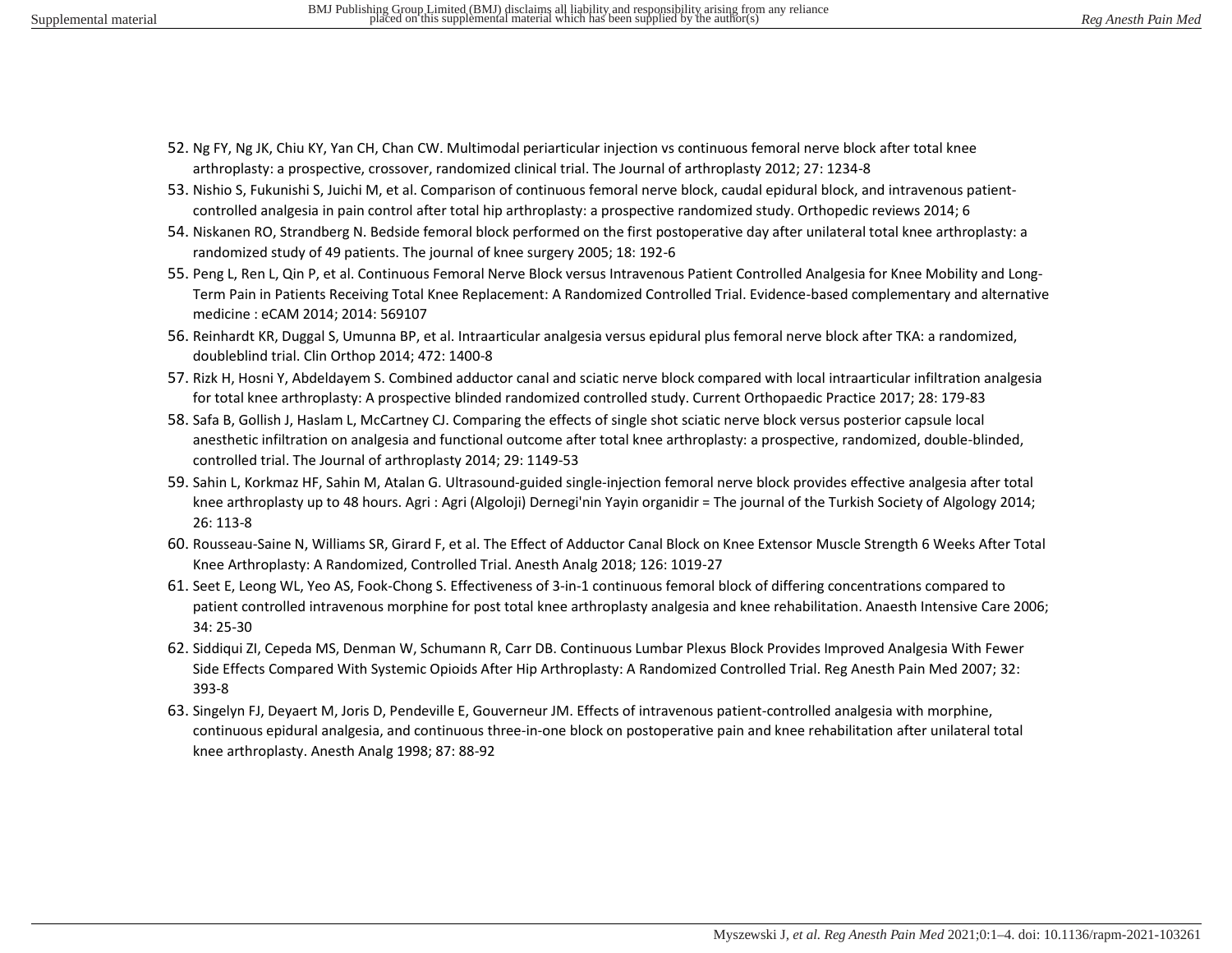- 64. Sites BD, Beach M, Gallagher JD, Jarrett RA, Sparks MB, Lundberg CJ. A single injection ultrasound-assisted femoral nerve block provides side effect-sparing analgesia when compared with intrathecal morphine in patients undergoing total knee arthroplasty. Anesth Analg 2004; 99: 1539-43
- 65. Sogbein OA, Sondekoppam RV, Bryant D, et al. Ultrasound-Guided Motor-Sparing Knee Blocks for Postoperative Analgesia Following Total Knee Arthroplasty: A Randomized Blinded Study. The Journal of bone and joint surgery American volume 2017; 99: 1274-81
- 66. Spangehl MJ, Clarke HD, Hentz JG, Misra L, Blocher JL, Seamans DP. The Chitranjan Ranawat Award: Periarticular injections and femoral & sciatic blocks provide similar pain relief after TKA: a randomized clinical trial. Clin Orthop 2015; 473: 45-53
- 67. Stathellis A, Fitz W, Schnurr C, et al. Periarticular injections with continuous perfusion of local anaesthetics provide better pain relief and better function compared to femoral and sciatic blocks after TKA: a randomized clinical trial. Knee surgery, sports traumatology, arthroscopy : official journal of the ESSKA 2017; 25: 2702-7
- 68. Stevens RD, Van Gessel E, Flory N, Fournier R, Gamulin Z. Lumbar plexus block reduces pain and blood loss associated with total hip arthroplasty. Anesthesiology 2000; 93: 115-21
- 69. Sundarathiti P, Ruananukul N, Channum T, et al. A comparison of continuous femoral nerve block (CFNB) and continuous epidural infusion (CEI) in postoperative analgesia and knee rehabilitation after total knee arthroplasty (TKA). Journal of the Medical Association of Thailand = Chotmaihet thangphaet 2009; 92: 328-34
- 70. Thybo KH, Schmidt H, Hägi-Pedersen D. Effect of lateral femoral cutaneous nerve-block on pain after total hip arthroplasty: a randomised, blinded, placebo-controlled trial. BMC anesthesiology 2016; 16: 21
- 71. Toftdahl K, Nikolajsen L, Haraldsted V, Madsen F, Tønnesen EK, Søballe K. Comparison of peri- and intraarticular analgesia with femoral nerve block after total knee arthroplasty: a randomized clinical trial. Acta Orthop 2007; 78: 172-9
- 72. Tong QJ, Lim YC, Tham HM. Comparing adductor canal block with local infiltration analgesia in total knee arthroplasty: A prospective, blinded and randomized clinical trial. J Clin Anesth 2018; 46: 39-43
- 73. Twyman R, Kirwan T, Fennelly M. Blood loss reduced during hip arthroplasty by lumbar plexus block. The Journal of bone and joint surgery British volume 1990; 72: 770-1
- 74. Wall PDH, Parsons NR, Parsons H, et al. A pragmatic randomised controlled trial comparing the efficacy of a femoral nerve block and periarticular infiltration for early pain relief following total knee arthroplasty. The bone & joint journal 2017; 99-B: 904-11
- 75. Wang Q, Yue Y, Li D, Yang Z, Yeersheng R, Kang P. Efficacy of Single-Shot Adductor Canal Block Combined With Posterior Capsular Infiltration on Postoperative Pain and Functional Outcome After Total Knee Arthroplasty: A Prospective, Double-Blind, Randomized Controlled Study. J Arthroplasty 2019; 34: 1650-5
- 76. Widmer BJ, Scholes CJ, Pattullo GG, Oussedik SI, Parker DA, Coolican MR. Is femoral nerve block necessary during total knee arthroplasty?: a randomized controlled trial. J Arthroplasty 2012; 27: 1800-5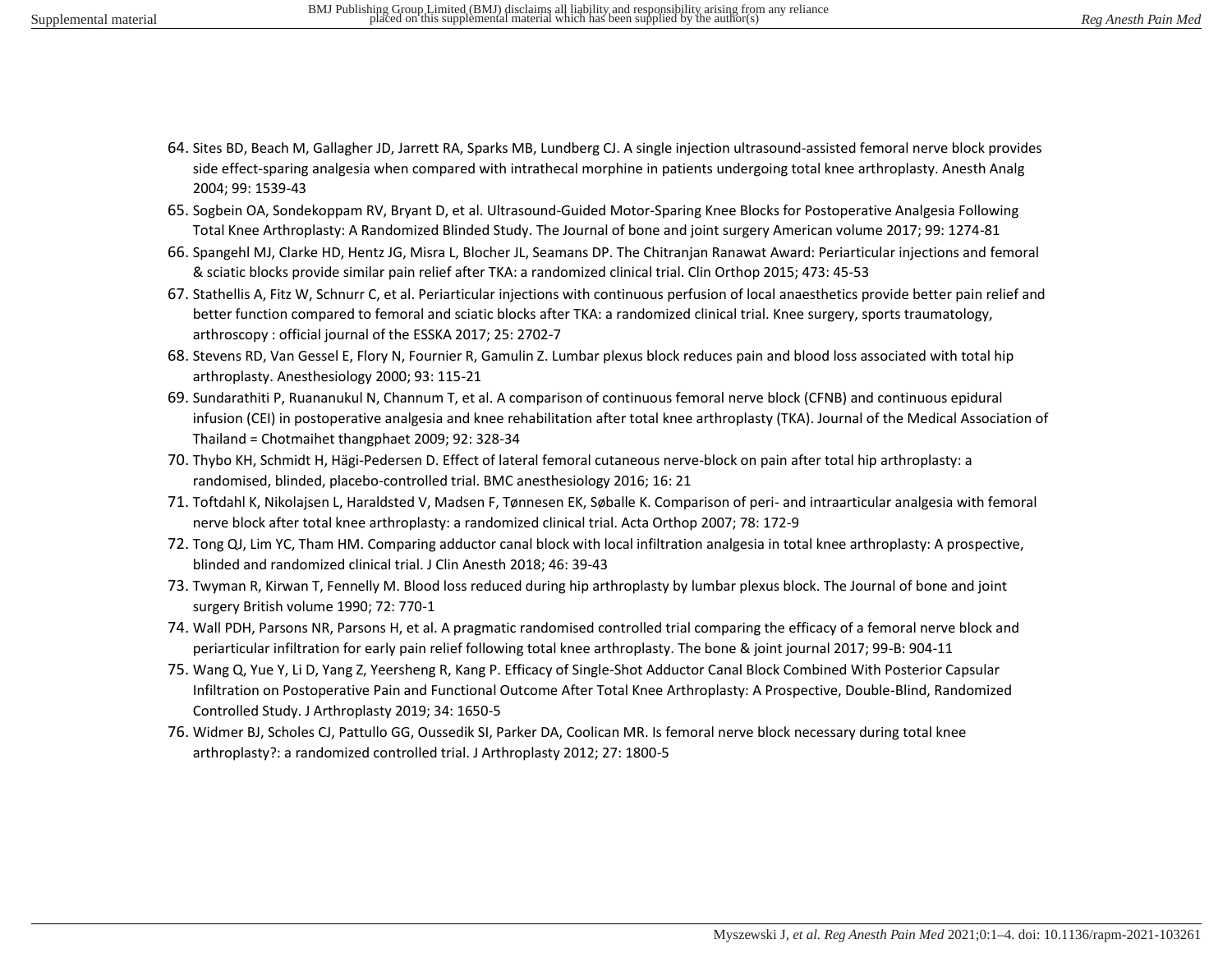- 77. Wu JW, Wong YC. Elective unilateral total knee replacement using continuous femoral nerve blockade versus conventional patientcontrolled analgesia: perioperative patient management based on a multidisciplinary pathway. Hong Kong medical journal = Xianggang yi xue za zhi 2014; 20: 45-51
- 78. Yamamoto N, Sakura S, Noda T, et al. Comparison of the postoperative analgesic efficacies of intravenous acetaminophen and fascia iliaca compartment block in hip fracture surgery: A randomised controlled trial. Injury 2019; 50: 1689-93
- 79. Zhou M, Ding H, Ke J. Adductor canal block in combination with posterior capsular infiltration on the pain control after TKA. Ir J Med Sci 2018; 187: 465-71
- 80. Zinkus J, Mockutė L, Gelmanas A, Tamošiūnas R, Vertelis A, Macas A. Comparison of 2 Analgesia Modalities in Total Knee Replacement Surgery: Is There an Effect on Knee Function Rehabilitation? Medical science monitor : international medical journal of experimental and clinical research 2017; 23: 3019-25
- 81. Akkaya A, Tekelioglu UY, Demirhan A, et al. Ultrasound-guided femoral and sciatic nerve blocks combined with sedoanalgesia versus spinal anesthesia in total knee arthroplasty. Korean J Anesthesiol 2014; 67: 90-5
- 82. Alsheikh KA, Alkhelaifi AS, Alharbi MK, et al. Adductor canal blockade versus continuous epidural analgesia after total knee joint replacement: A retrospective cohort study. Saudi journal of anaesthesia 2020; 14: 38-43
- 83. Antoni M, Jenny JY, Noll E. Postoperative pain control by intra-articular local anesthesia versus femoral nerve block following total knee arthroplasty: impact on discharge. Orthopaedics & traumatology, surgery & research : OTSR 2014; 100: 313-6
- 84. Asakura Y, Tsuchiya H, Mori H, Yano T, Kanayama Y, Takagi H. Reduction of the incidence of development of venous thromboembolism by ultrasound-guided femoral nerve block in total knee arthroplasty. Korean journal of anesthesiology 2011; 61: 382-7
- 85. Beaupre LA, Johnston DB, Dieleman S, Tsui B. Impact of a preemptive multimodal analgesia plus femoral nerve blockade protocol on rehabilitation, hospital length of stay, and postoperative analgesia after primary total knee arthroplasty: a controlled clinical pilot study. ScientificWorldJournal 2012; 2012: 273821
- 86. Cien AJ, Penny PC, Horn BJ, Popovich JM, Taunt CJ. Comparison Between Liposomal Bupivacaine and Femoral Nerve Block in Patients Undergoing Primary Total Knee Arthroplasty. J Surg Orthop Adv 2015; 24: 225-9
- 87. Danninger T, Rasul R, Poeran J, et al. Blood transfusions in total hip and knee arthroplasty: an analysis of outcomes. ScientificWorldJournal 2014; 2014: 623460
- 88. De Ruyter ML, Brueilly KE, Harrison BA, Greengrass RA, Putzke JD, Brodersen MP. A pilot study on continuous femoral perineural catheter for analgesia after total knee arthroplasty: the effect on physical rehabilitation and outcomes. J Arthroplasty 2006; 21: 1111-7
- 89. Duncan CM, Moeschler SM, Horlocker TT, Hanssen AD, Hebl JR. A self-paired comparison of perioperative outcomes before and after implementation of a clinical pathway in patients undergoing total knee arthroplasty. Reg Anesth Pain Med 2013; 38: 533-8
- 90. Fetherston CM, Ward S. Relationships between post operative pain management and short term functional mobility in total knee arthroplasty patients with a femoral nerve catheter: a preliminary study. J Orthop Surg 2011; 6: 7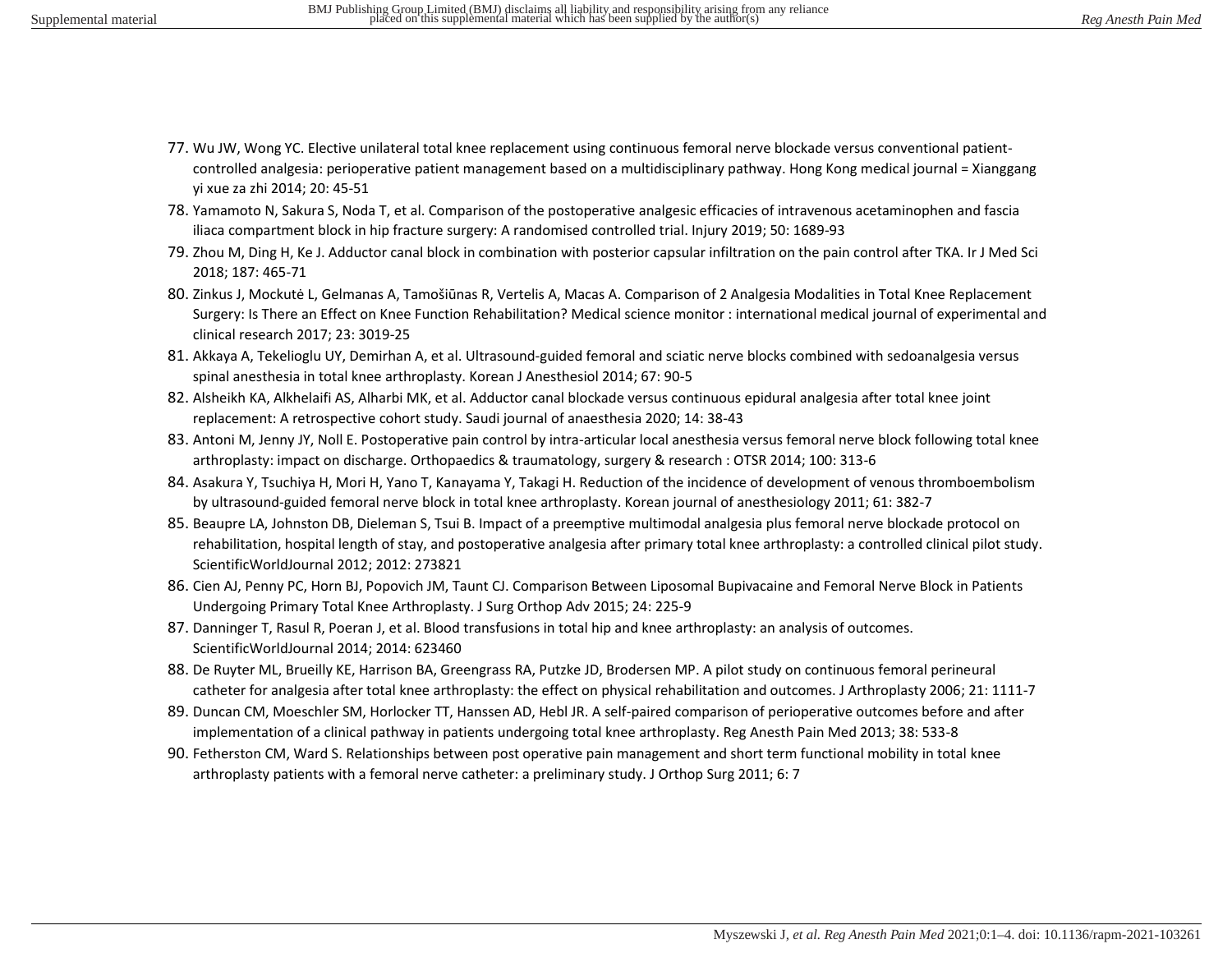- 91. Fukuda T, Imai S, Simoda S, Nakdera M, Horiguchi H. Comparison of peripheral nerve block with local infiltration analgesia regarding walking ability after total knee replacement: A retrospective, propensity-score matched-pair cohort study. J Orthop Surg (Hong Kong) 2020; 28: 2309499020931656
- 92. Stuart Green M, Ryan Hoffman C, Iqbal U, Olabisi Ives O, Hurd B. Transmuscular Quadratus Lumborum Block Reduces Length of Stay in Patients Receiving Total Hip Arthroplasty. Anesth Pain Med 2018; 8: e80233
- 93. Gwam CU, Mistry JB, Richards IV, et al. Does Addition of Adductor Canal Blockade to Multimodal Periarticular Analgesia Improve Discharge Status, Pain Levels, Opioid Use, and Length of Stay after Total Knee Arthroplasty? The journal of knee surgery 2018; 31: 184-8
- 94. Henson KS, Thomley JE, Lowrie LJ, Walker D. Comparison of Selected Outcomes Associated with Two Postoperative Analgesic Approaches in Patients Undergoing Total Knee Arthroplasty. AANA J 2019; 87: 51-7
- 95. Horn BJ, Cien A, Reeves NP, Pathak P, Taunt CJ. Femoral Nerve Block vs Periarticular Bupivacaine Liposome Injection After Primary Total Knee Arthroplasty: Effect on Patient Outcomes. The Journal of the American Osteopathic Association 2015; 115: 714-9
- 96. Jacob AK, Mantilla CB, Sviggum HP, Schroeder DR, Pagnano MW, Hebl JR. Perioperative nerve injury after total knee arthroplasty: regional anesthesia risk during a 20-year cohort study. Anesthesiology 2011; 114: 311-7
- 97. Jacob AK, Mantilla CB, Sviggum HP, Schroeder DR, Pagnano MW, Hebl JR. Perioperative nerve injury after total hip arthroplasty: regional anesthesia risk during a 20-year cohort study. Anesthesiology 2011; 115: 1172-8
- 98. Kim JH, Cho MR, Kim SO, Kim JE, Lee DK, Roh WS. A comparison of femoral/sciatic nerve block with lateral femoral cutaneous nerve block and combined spinal epidural anesthesia for total knee replacement arthroplasty. Korean journal of anesthesiology 2012; 62: 448- 53
- 99. Kinjo S, Lim E, Sands LP, Bozic KJ, Leung JM. Does using a femoral nerve block for total knee replacement decrease postoperative delirium? BMC Anesthesiol 2012; 12: 4
- 100.Kirkness CS, Ren J, Asche CV. Significant improvement of mobility recovery in acute care patients after total knee arthroplasty with liposomal bupivacaine injectable suspension. Journal of Acute Care Physical Therapy 2017; 8: 11-9
- 101.Kukreja P, MacBeth L, Sturdivant A, et al. Anterior quadratus lumborum block analgesia for total hip arthroplasty: a randomized, controlled study. Reg Anesth Pain Med 2019
- 102.Liu Q, Chelly JE, Williams JP, Gold MS. Impact of peripheral nerve block with low dose local anesthetics on analgesia and functional outcomes following total knee arthroplasty: a retrospective study. Pain Med 2015; 16: 998-1006
- 103.Lovald ST, Ong KL, Lau EC, Joshi GP, Kurtz SM, Malkani AL. Readmission and Complications for Catheter and Injection Femoral Nerve Block Administration After Total Knee Arthroplasty in the Medicare Population. The Journal of arthroplasty 2015; 30: 2076-81
- 104.McIsaac DI, McCartney CJ, Walraven CV. Peripheral Nerve Blockade for Primary Total Knee Arthroplasty: A Population-based Cohort Study of Outcomes and Resource Utilization. Anesthesiology 2017; 126: 312-20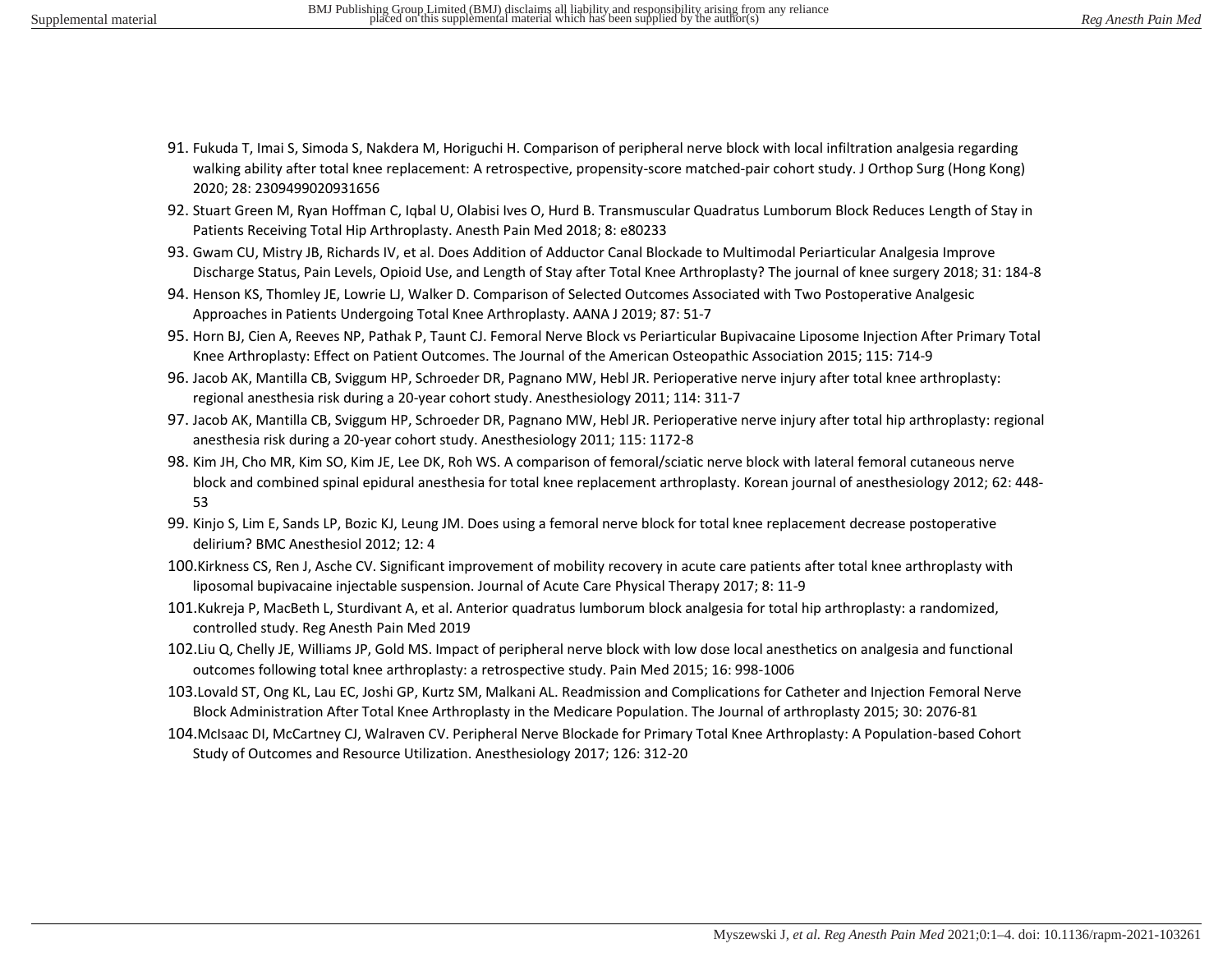- 105.Memtsoudis SG, Poeran J, Cozowicz C, Zubizarreta N, Ozbek U, Mazumdar M. The impact of peripheral nerve blocks on perioperative outcome in hip and knee arthroplasty-a population-based study. Pain 2016; 157: 2341-9
- 106.Peters CL, Shirley B, Erickson J. The effect of a new multimodal perioperative anesthetic regimen on postoperative pain, side effects, rehabilitation, and length of hospital stay after total joint arthroplasty. The Journal of arthroplasty 2006; 21: 132-8
- 107.Pope D, El-Othmani MM, Manning BT, Sepula M, Markwell SJ, Saleh KJ. Impact of Age, Gender and Anesthesia Modality on Post-Operative Pain in Total Knee Arthroplasty Patients. Iowa Orthop J 2015; 35: 92-8
- 108.Raimer C, Priem K, Wiese AA, et al. Continuous psoas and sciatic block after knee arthroplasty: good effects compared to epidural analgesia or i.v. opioid analgesia: a prospective study of 63 patients. Acta Orthop 2007; 78: 193-200
- 109.Rajeev A, Tumia N, Karn K, Kashyap S, Mayne D. Postoperative pain relief and functional outcome following total knee arthroplasty a prospective comparative audit of three analgesic regimes. Acta Orthop Belg 2016; 82: 265-70
- 110.Rames RD, Barrack TN, Barrack RL, Nunley RM. Effect of Adductor Canal Block on Acute Perioperative Pain and Function in Total Knee Arthroplasty. J Arthroplasty 2019; 34: S164-S7
- 111.Roberts C, Foster D, Shi GG, et al. A Collaborative Approach to Pain Control Reduces In-hospital Opioid Use and Improves Range of Motion following Total Knee Arthroplasty. Cureus 2019; 11: e4678
- 112.Schmidt NR, Donofrio JA, England DA, McDonald LB, Motyka CL, Mileto LA. Extended-release epidural morphine vs continuous peripheral nerve block for management of postoperative pain after orthopedic knee surgery: a retrospective study. AANA J 2009; 77: 349-54
- 113.Schwab PE, Yombi J, Lavand'homme P, Thienpont E. Comparison of local infiltration analgesia with single injection femoral nerve block in total knee arthroplasty. Acta Orthop Belg 2019; 85: 122-9
- 114.Simonsen OH, Gorst-Rasmussen A, Simonsen AB, Jorgensen MB, Rathleff MS, Lundbye-Christensen S. Blood reinfusion combined with femoral nerve block in total knee replacement for patients with increased risk of bleeding. Journal of orthopaedic surgery (Hong Kong) 2011; 19: 64-8
- 115.Singelyn FJ, Gouverneur JM. Postoperative analgesia after total hip arthroplasty: i.v. PCA with morphine, patient-controlled epidural analgesia, or continuous "3-in-1" block?: a prospective evaluation by our acute pain service in more than 1,300 patients. J Clin Anesth 1999; 11: 550-4
- 116.Sporer SM, Rogers T. Postoperative Pain Management After Primary Total Knee Arthroplasty: The Value of Liposomal Bupivacaine. The Journal of arthroplasty 2016; 31: 2603-7
- 117.Sugar SL, Hutson LR, Shannon P, Thomas LC, Nossaman BD. Comparison of extended-release epidural morphine with femoral nerve block to patient-controlled epidural analgesia for postoperative pain control of total knee arthroplasty: a case-controlled study. The Ochsner journal 2011; 11: 17-21